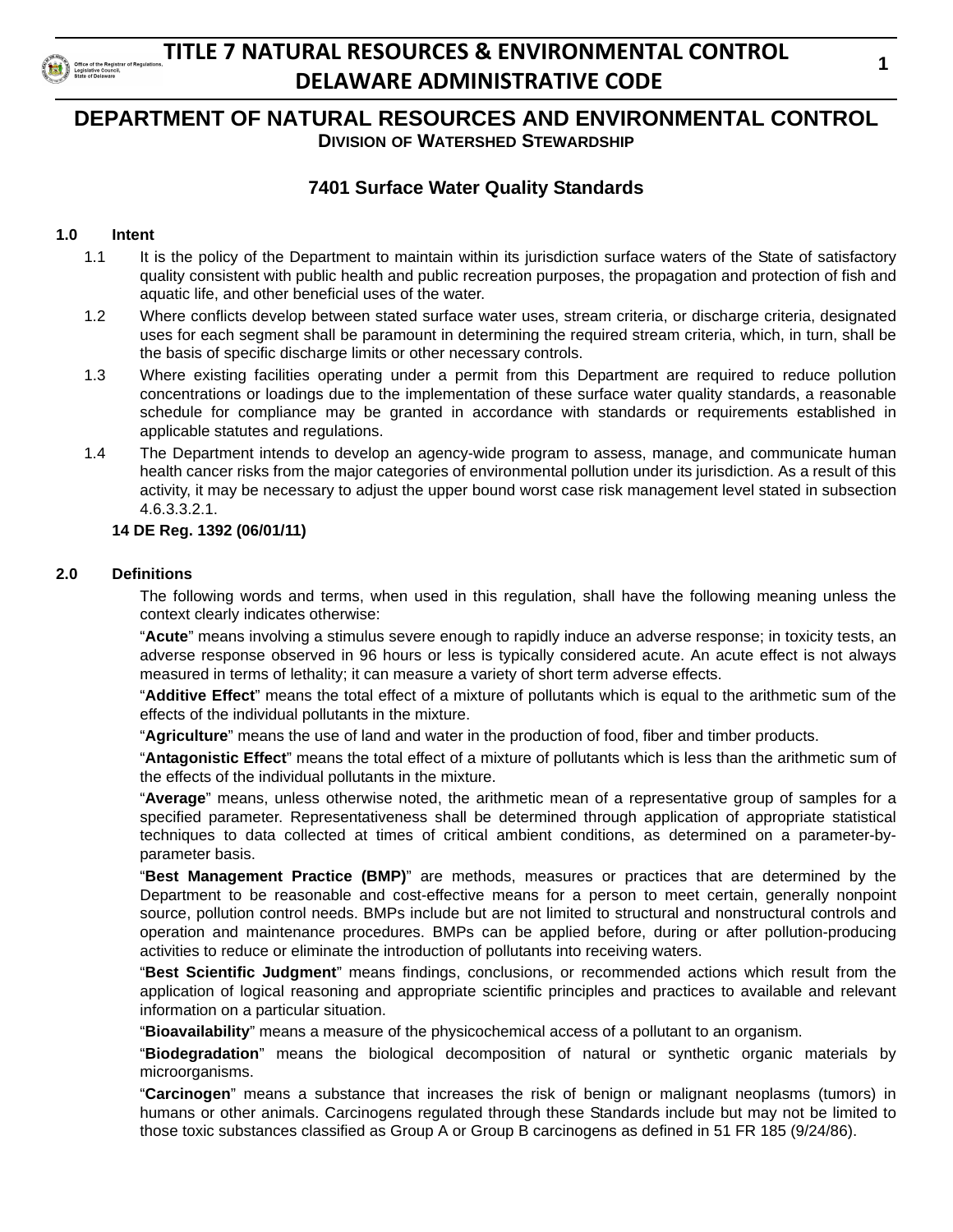"**Chronic**" means involving a stimulus that produces an adverse response that lingers or continues for a relatively long period of time, often one-tenth of the life span or more. Chronic should be considered a relative term depending on the life span of the organism. A chronic effect can be lethality, growth or reproductive impairment, or other longer term adverse effect.

"**Clean Water Act**" means 33 U.S.C. 1251 et. seq., as amended.

"**Cold Water Fish Use**" means protection of fish species (such as from the family Salmonidae) and other flora and fauna indigenous to a cold water habitat.

"**Complete Mix**" means the concentration of a discharged pollutant varies by no more than 5% over the crosssectional area of the receiving water at the point of discharge.

"**Conservation Plan**" means a conservation plan is a record of land user decisions affecting land use and conservation treatment of natural resources including soil, water, air, plant, and animal resources. It is comprised of resource management systems which are groups of interrelated conservation practices (BMPs) and management measures formulated to protect, restore, or improve the resource base. Conservation plans are usually developed with the assistance of conservation districts using district BMP standards (ref: Field Office Technical Guide, USDA Soil Conservation Service).

"**Control Structure**" means a dam, weir or other structure placed by man to regulate stream flow and/or create an impoundment.

"**Critical Flow**" means a statistically determined minimum flow, which has a defined duration and recurrence interval.

"**Degradation**" means any adverse change in water quality or existing uses.

"**Department**" means the Delaware Department of Natural Resources and Environmental Control.

"**Designated Uses**" means those uses specified in water quality standards for each water body or segment whether or not they are being attained.

"**Diadromous**" describes fish which migrate to and from marine water and freshwater for the purpose of spawning.

"**Discharge Length Scale**" means the square root of the cross-sectional area of any discharge outlet.

"**Dispersion**" means a physical mixing process which results in the scattering of particles or dissolved materials in the water column.

"**Early Life Stages**" means life stages for fish which include all embryonic and larval stages, and all juvenile forms to 30 days following hatching.

"**Ephemeral**" describes a stream which contains flowing water only for short periods following precipitation events.

"**Excavated Waters**" means waters of the State which are wholly human-created. Such waters shall include but not be limited to upland basins with surface outlets, drainage and tax ditches which are ephemeral, and dug ponds.

"**Existing Use**" means those uses actually attained in the water body on or after November 28, 1975, whether or not they are included in the water quality standards.

"**Fish, Aquatic Life And Wildlife**" means all animal and plant life found in Delaware, either indigenous or migratory, regardless of life stage or economic importance.

"**Foam**" means frothy, generally stable, whitish mass of bubbles formed on or in the water upon agitation of the water.

"**Fresh Water**" means waters of the State which contain natural levels of salinity of 5 parts per thousand or less.

"**Fresh Water Flow**" means that flow which represents the amount of water passing a measurement point in a non-tidal system.

"**Harvestable Shellfish Waters**" means waters from which shellfish may be taken and consumed; such waters are approved for shellfish harvesting by the Shellfish & Recreational Waters Branch, Watershed Assessment and Management Section, Division of Watershed Stewardship, Department of Natural Resources and Environmental Control.

"**Hydrolysis**" means a reaction of a chemical with water which results in the cleavage of a chemical bond.

"**Indigenous**" means native, or naturally growing, existing, or produced.

"**Industrial Water Supply**" means any water that is protected for use for industrial purposes, including noncontact cooling water.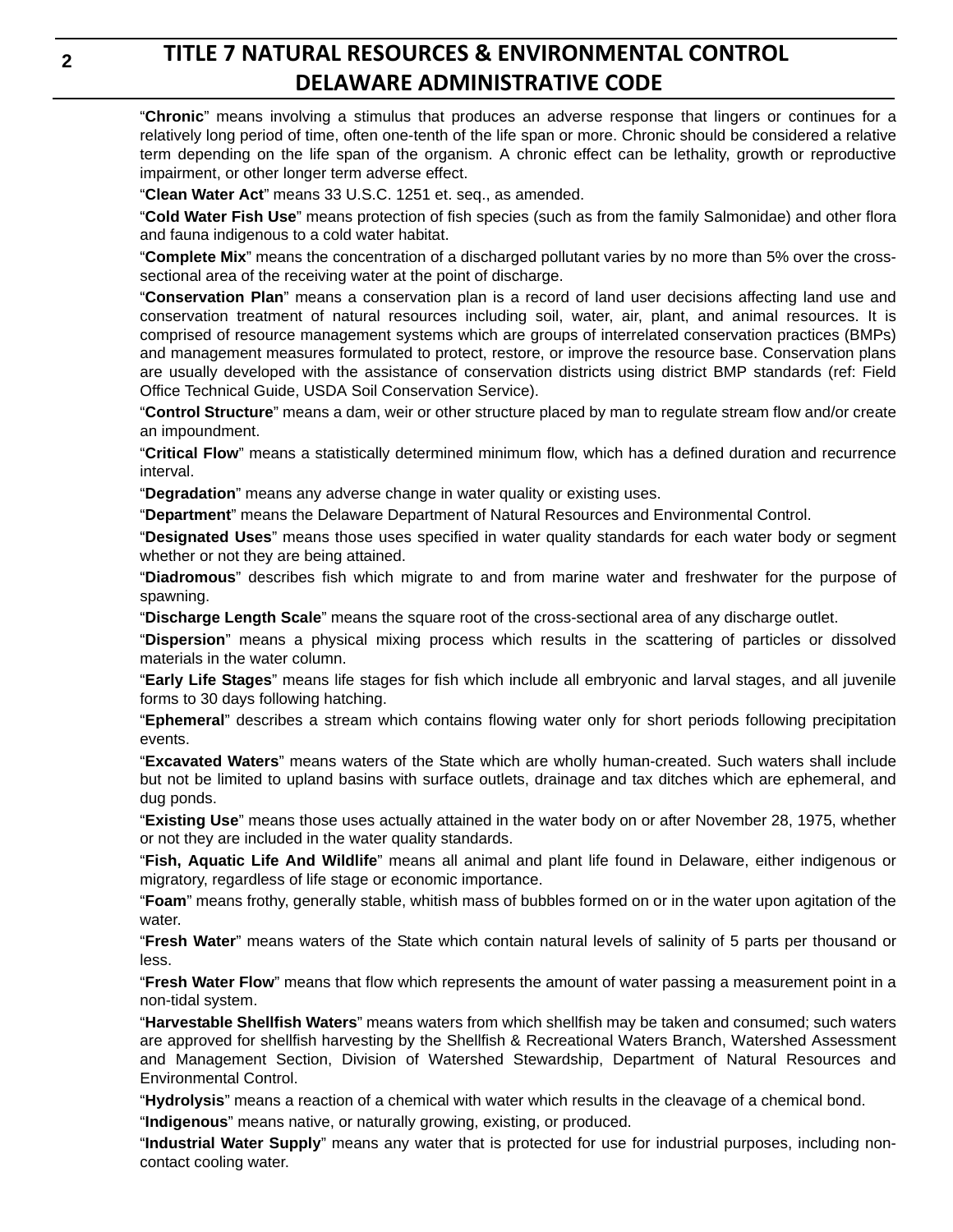"**Intake Water**" means water used by a facility from surface water, groundwater, commercial, or other sources. "**Intermittent**" describes a stream which contains flowing water for extended periods during a year, but does not carry flow at all times.

"**Lethal Concentration (LC)**" means the point estimate of the toxicant concentration that would be lethal to a given percentage of test organisms during a specific period.

"**Marine Water**" means waters of the State which contain natural levels of salinity in excess of 5 parts per thousand.

"**Migratory Fish Spawning and Nursery Designated Use**" means in the Nanticoke River from the upstreammost limits of the City of Seaford to the Maryland State Line and the Broad Creek from the upstream-most limits of the Town of Laurel to the confluence with the Nanticoke River, the survival, growth and propagation of balanced indigenous populations of ecologically, recreationally and commercially important anadromous, semianadromous and tidal-fresh resident fish inhabiting spawning and nursery grounds from February 1 through May 31.

"**Minimum Analytical Level**" means the lowest concentration of a substance that can be quantified within specified limits of interlaboratory precision and accuracy under routine laboratory operating conditions in the matrix of concern.

"**Natural Conditions**" means water quality characteristics found or expected in the absence of human-induced pollution due to point or nonpoint sources.

"**Net Advective Flow**" is that flow which represents the difference between the amount of water passing a point in a tidal system on a flood tide and the subsequent ebb tide. It is approximately equal to the freshwater input to the system upstream of that point.

"**Normal Corrosion**" means an electrochemical reaction that results in the dissolution or removal of metal from a solid metal surface. For specific applications considered by the Department, normal corrosion rates shall be as published by the National Association of Corrosion Engineers (Reference: Corrosion Data Survey - Metals Section, National Association of Corrosion Engineers, 1985, as updated from time to time) or, for applications not specifically addressed in the above reference, such other reliable data.

"**Normal Erosion**" means the progressive loss of original material from a solid surface due to mechanical interaction between that surface and a fluid, a multi-component fluid or an impinging liquid or solid particle. (Reference: Standard Practice for Liquid Impingement Erosion Testing, ASTM Designation G73-82, 1987; or other authoritative source for materials or conditions not covered by the referenced standard).

"**NPDES**" means National Pollutant Discharge Elimination System as provided in the Clean Water Act.

"**Nuisance Condition**" means any condition that, as a result of pollutant addition to a stream, causes unreasonable interference with the designated uses of the waters or the uses of the adjoining land areas.

"**Nuisance Species**" mean any species of fish, other animal, or plant living in or near the water, the presence of which causes unreasonable interference with the designated uses of the waters or the uses of adjoining land areas. Nuisance species include but are not limited to filamentous and blue-green algae.

"**Nutrient**" means any element or compound essential as a raw material for organism growth and development, including but not limited to nitrogen and phosphorus.

"**One-hour Average**" means the arithmetic average of the samples collected during a continuous one-hour period.

"**Open-water Fish And Shellfish Designated Use**" means in the Nanticoke River from the upstream-most limits of the City of Seaford to the Maryland State Line and the Broad Creek from the upstream-most limits of the Town of Laurel to the confluence with the Nanticoke River, the survival, growth and propagation of balanced indigenous populations of ecologically, recreationally and commercially important fish and shellfish inhabiting open water habitats year round.

"**Overenrichment**" means excessive addition of nutrients to a water body, resulting in deterioration of designated uses of the waters.

"**Perennial**" describes a freshwater stream which contains flowing water at all times.

"**Person**" means any individual, trust, firm, joint stock company, federal agency, partnership, corporation (including a government corporation), association, state, municipality, commission, political subdivision of a state, or any interstate body.

"**Photolysis**" means a light-catalyzed degradation reaction that occurs when light strikes certain chemicals.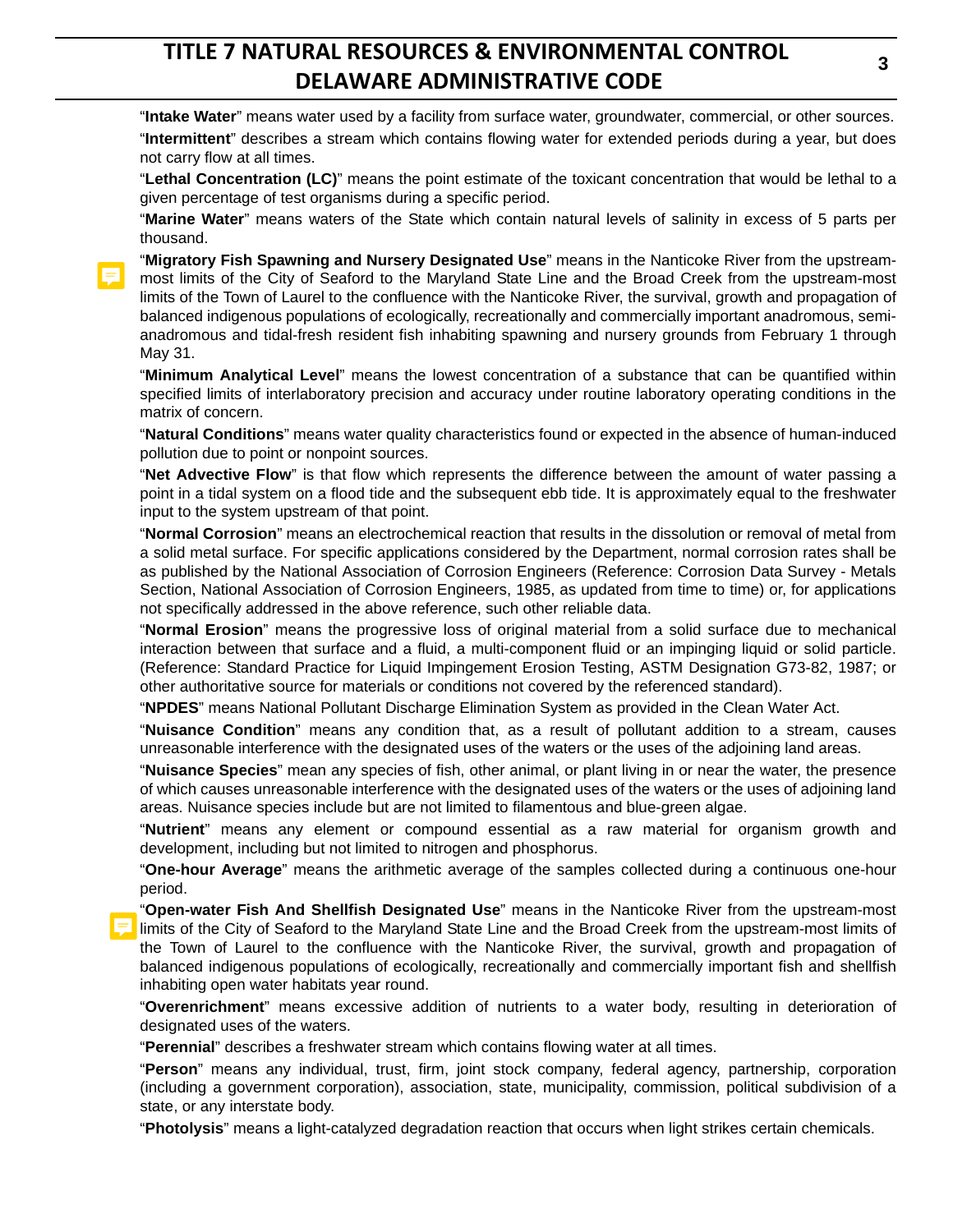"**Pollutant**" means dredged spoil, solid waste, incinerator residue, sewage, garbage, sewage sludge, munitions, chemical wastes, biological materials, radioactive materials, heat, wrecked or discarded equipment, rock, sand, cellar dirt, hydrocarbons, oil and product chemicals, and industrial, municipal, and agricultural waste discharged into water.

"**Practicable**" means available and capable of being done after taking into consideration cost and existing technology, as well as logistics in light of overall facility operations or project purposes.

"**Primary Contact Recreation**" means any water-based form of recreation, the practice of which has a high probability for total body immersion or ingestion of water (examples include but are not limited to swimming and water skiing).

"**Propagation**" means reproduction of fish, aquatic life and wildlife within their natural environment.

"**Public Water Supply**" means any waters of the State designated as public water supply in Section 3.0.

"**Regulatory Mixing Zone**" means a designated, mathematically defined portion of a receiving water body, in close proximity to a discharge, in which initial dilution, dispersion, and reaction of discharged pollutants occur. See Section 6.0 for details on use of term.

"**Risk Management Level**" means that level above which an assessed risk is unacceptable from a public health perspective.

"**Scientifically Reasonable Request**" means any request that is based upon material, substantial, and relevant information and would be accepted as reasonable by most persons trained and competent in the subject of the request.

"**Scum**" describes a thin layer of impurities which forms on the surface of waters of the State.

"**Secondary Contact Recreation**" means a water-based form of recreation, the practice of which has a low probability for total body immersion or ingestion of water (examples include but are not limited to wading, boating, and fishing).

"**Sedimentation**" means the movement of solid particles and adsorbed chemicals toward the bottom of the water column under the influence of gravity.

"**Shallow-water Bay Grass Designated Use**" means in the Nanticoke River from the upstream-most limits of the City of Seaford to the Maryland State Line and the Broad Creek from the upstream-most limits of the Town of Laurel to the confluence with the Nanticoke River, the survival, growth and propagation of rooted, underwater bay grasses necessary for the propagation and growth of balanced indigenous populations of ecologically, recreationally and commercially important fish and shellfish inhabiting vegetated shallow-water habitats April 1 through October 31.

"**Shellfish**" means any species of fresh, brackish or salt water mollusk that is commonly considered to be edible. Typical edible mollusks include but are not limited to clams, mussels, oysters, scallops, and whelks.

"**Stream Basin**" means a specified drainage area from which (in most cases) all waters exit through a single outlet.

"**Surface Water**" means water occurring generally on the surface of the earth.

"**Synergistic Effect**" means the total effect of a mixture of pollutants which is greater than the arithmetic sum of the effects of the individual pollutants in the mixture.

"**Systemic Toxicant**" means a toxic substance that has the ability to cause health effects within the body at sites distant from the entry point due to its absorption and distribution. Systemic toxicants are believed to have threshold concentrations or levels below which no health effects occur.

"**Tidal**" means surface waters characterized by periodic rise and fall due to gravitational interactions between the sun, moon, and earth.

"**Toxicity**" means the ability to cause death, disease, behavioral abnormalities, cancer, genetic mutations, physiological malfunctions (including malfunctions in reproduction), or physical deformities in organisms or their offspring.

"**Toxicity Test**" is the means to determine the toxicity of a chemical or effluent using living organisms. A toxicity test measures the degree of response of an exposed test organism to a specific chemical or effluent.

"**Toxic Substance**" means any substance or combination of substances including disease-causing agents, which after discharge and upon exposure, ingestion, inhalation, or assimilation into any organism, either directly from the environment or indirectly by ingestion through food chains, may cause death, disease, behavioral abnormalities, cancer, genetic mutations, physiological malfunctions (including malfunctions in reproduction), or physical deformities in such organisms or their offspring.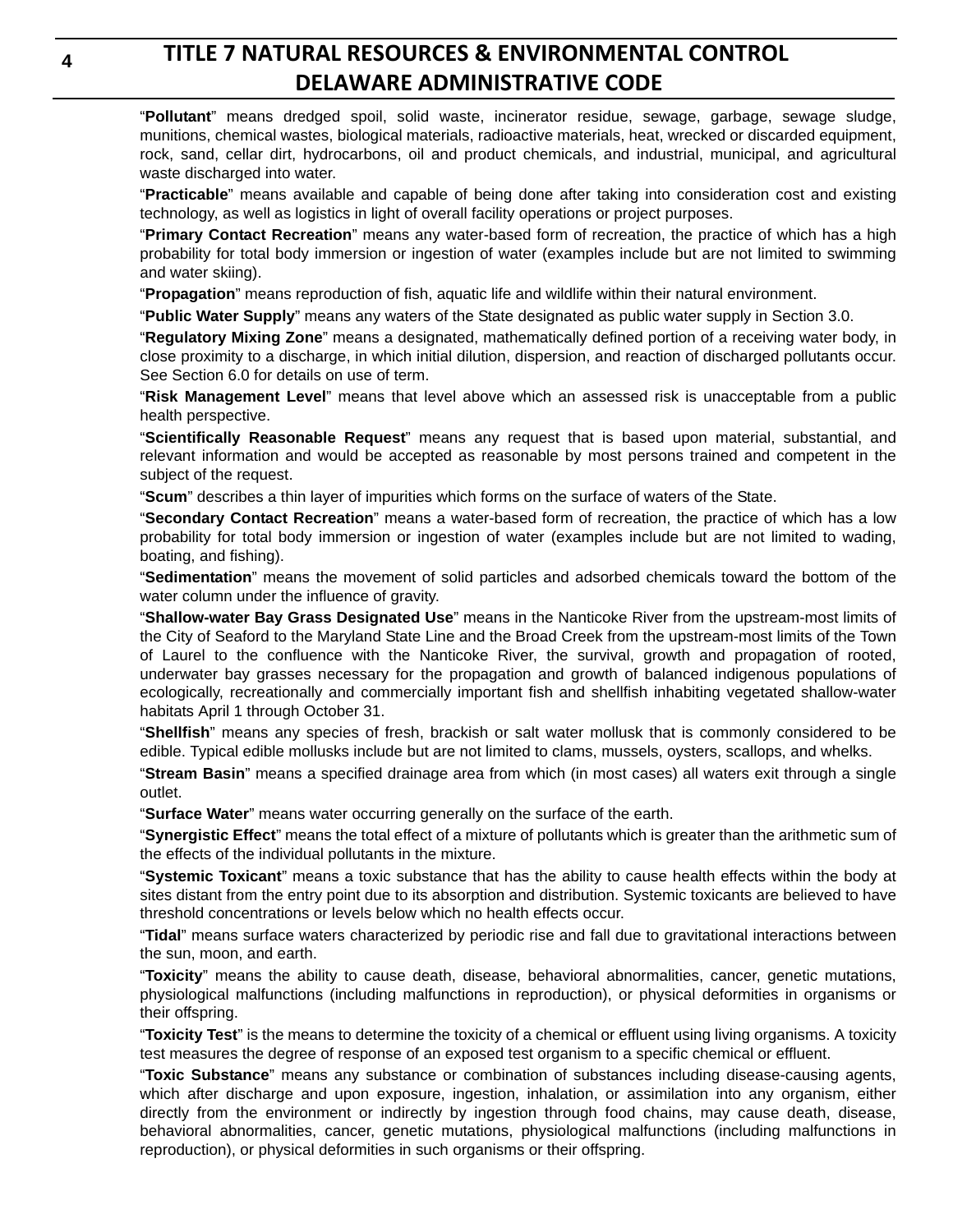"**True Daily Mean**" is the mean value for a parameter which accurately accounts for diurnal variations over one 24-hour period.

"**Use Attainability Analysis**" means a structured scientific assessment of the factors affecting the attainment of the use which may include physical, chemical, biological, and economic factors as described in subsections 9.1.1.1 through 9.1.1.8.

"**Volatilization**" means the loss of a chemical from the water column due to mass exchange across the airwater interface.

"**Water Distribution Piping and Appurtenances**" means pipes and piping systems, along with integral components thereof, which are used to convey water from one point to another.

"**Water Pollution**" means man-made or human-induced alteration of the chemical, physical, biological or radiological integrity of surface waters of the State.

"**Water Quality**" means the physical, chemical, and biological characteristics of water with respect to its suitability for a particular use. For the purposes of these Standards, water quality shall be assessed in terms of chemical composition, biological integrity, and physical habitat.

"**Water-Quality Based**" generally refers to requirements for pollution control that are in excess of technologybased minimum requirements, including but not limited to those listed in Sections 301(b) and 306 of the Clean Water Act. Such controls are designed to reduce pollutants to a level that will allow water quality standards to be attained where said standards would not be attained through application of the technology-based controls.

"**Water Quality Criterion**" means an element of water quality standards, expressed as constituent concentrations, levels, or narrative statements, representing a quality of water that supports a particular designated use.

"**Water Quality Standard**" means a rule or limit defined herein which consists of a designated use or uses for waters of the State and water quality criteria for such waters based upon such designated uses.

"**Waters of the State**" means:

All surface waters of the State including but not limited to:

Waters which are subject to the ebb and flow of the tide, including but not limited to estuaries, bays, and the Atlantic Ocean;

All interstate waters, including interstate wetlands;

All other waters of the State, such as lakes, rivers, streams (including intermittent and ephemeral streams), drainage ditches, tax ditches, creeks, mudflats, sandflats, wetlands, sloughs, or natural or impounded ponds;

All impoundments of waters otherwise defined as waters of the State under this definition;

Wetlands adjacent to waters (other than waters that are themselves wetlands) identified above;

Waste and stormwater treatment systems, including but not limited to treatment ponds or lagoons designed to meet the requirements of the Clean Water Act (other than cooling ponds which otherwise meet the requirements of subsection (l) of this definition) are not waters of the State.

Waters of exceptional recreational or ecological significance (ERES): Waters which are important, unique, or sensitive from a recreational and/or ecological perspective, but which may or may not have excellent water quality. Such waters shall normally have regional significance with respect to recreational use (fishing, swimming and boating), or have significant or widespread riverine, riparian, or wetland natural areas.

"**Wetland Dominated Tidal River Designated Use**" applies to the Murderkill River from the Route 1 Bridge to the confluence with Delaware Bay which supports the survival, growth and propagation of balanced indigenous populations of fish inhabiting the river and adapted to intermittent low dissolved oxygen caused by natural processes during the period May 16 through September 30.

"**Wetlands**" means wetlands are those areas that are inundated or saturated by surface or ground water at a frequency and duration sufficient to support, and that under normal circumstances do support, a prevalence of vegetation typically adapted for life in saturated soil conditions. Wetlands generally include swamps, marshes, bogs, and similar areas.

**18 DE Reg. 312 (10/01/14)**

**21 DE Reg. 241 (09/01/17)**

#### **3.0 Stream Basins & Designated Uses**

The designated uses applicable to the various stream basins represent the categories of beneficial use of waters of the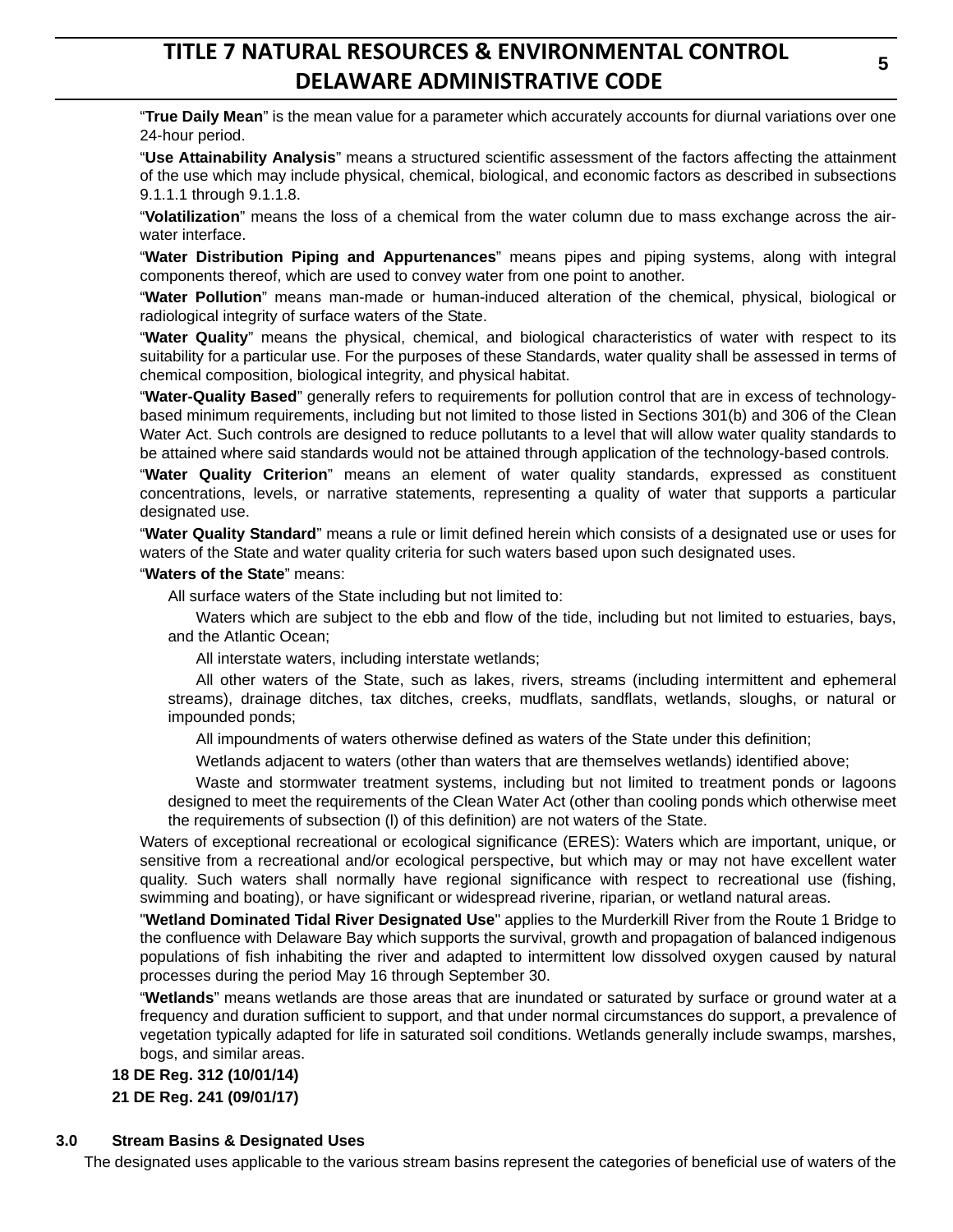# **TITLE 7 NATURAL RESOURCES & ENVIRONMENTAL CONTROL DELAWARE ADMINISTRATIVE CODE**

state which must be maintained and protected through application of appropriate criteria.

| Basins and waterbodies as illustrated in<br>Figure 1 |                                        | Water                    | Water                    | Contact               | Contact                   | య                                | Fish                            | Water                    |                          |                                 |
|------------------------------------------------------|----------------------------------------|--------------------------|--------------------------|-----------------------|---------------------------|----------------------------------|---------------------------------|--------------------------|--------------------------|---------------------------------|
| $\#$                                                 |                                        | Public<br>Supply Source  | Industrial<br>Supply     | Primary<br>Recreation | Secondary (<br>Recreation | Fish, Aquatic Life<br>Wildlife** | (Put-and-Take)<br>Water<br>Cold | Agricultural<br>Supply   | ERES Waters*             | Harvestable<br>Shellfish Waters |
| $\mathbf{1}$                                         | Name<br>Naamans Creek                  | $\overline{a}$           | X                        | $\pmb{\times}$        | $\pmb{\times}$            | $\pmb{\mathsf{x}}$               | $\blacksquare$                  | (a)                      | ÷,                       | $\overline{\phantom{a}}$        |
| $\overline{c}$                                       | <b>Shellpot Creek</b>                  | ä,                       | $\pmb{\mathsf{x}}$       | $\pmb{\times}$        | $\pmb{\times}$            | $\pmb{\mathsf{x}}$               | $\overline{\phantom{a}}$        | (a)                      | ÷,                       | ÷,                              |
| 3                                                    | <b>Brandywine Creek</b>                | (a)                      | $\pmb{\mathsf{x}}$       | $\pmb{\times}$        | $\pmb{\mathsf{x}}$        | $\pmb{\mathsf{x}}$               | (b)                             | (a)                      | (h)                      | $\overline{a}$                  |
| $\overline{\mathbf{4}}$                              | Red Clay Creek                         | x                        | $\pmb{\mathsf{x}}$       | $\pmb{\times}$        | $\pmb{\mathsf{X}}$        | $\pmb{\mathsf{x}}$               | (e)                             | $\pmb{\times}$           | q                        | $\blacksquare$                  |
| 5                                                    | White Clay Creek                       | (a)                      | $\pmb{\mathsf{x}}$       | $\pmb{\times}$        | $\pmb{\times}$            | $\pmb{\mathsf{x}}$               | (f)                             | (a)                      | (g)                      | $\overline{\phantom{a}}$        |
| 6                                                    | Christina River                        | (a)                      | x                        | $\pmb{\mathsf{x}}$    | $\pmb{\mathsf{x}}$        | $\pmb{\times}$                   | (c)                             | (a)                      | $\blacksquare$           | $\overline{a}$                  |
| $\overline{7}$                                       | <b>Delaware River</b>                  | L.                       | ä,                       | x                     | $\pmb{\times}$            | $\pmb{\times}$                   | $\blacksquare$                  | (a)                      | $\overline{\phantom{a}}$ | ÷,                              |
| 8                                                    | Army Creek                             | ÷,                       | $\overline{\phantom{a}}$ | x                     | x                         | $\pmb{\mathsf{x}}$               | ÷,                              | (a)                      | ÷,                       | $\blacksquare$                  |
| 9                                                    | Red Lion Creek                         | (a)(i)                   | $\pmb{\times}$           | $\pmb{\times}$        | $\pmb{\mathsf{x}}$        | $\pmb{\mathsf{x}}$               | $\overline{\phantom{a}}$        | (a)                      | $\Box$                   | $\overline{a}$                  |
| 10                                                   | Dragon Run Creek                       | (a)                      | $\pmb{\mathsf{x}}$       | $\pmb{\times}$        | $\pmb{\times}$            | $\pmb{\mathsf{x}}$               | $\blacksquare$                  | (a)                      | $\blacksquare$           | $\qquad \qquad \blacksquare$    |
| 11                                                   | Chesapeake & Delaware<br>Canal<br>East | $\blacksquare$           | x                        | $\pmb{\mathsf{x}}$    | x                         | $\pmb{\mathsf{x}}$               | $\blacksquare$                  | $\overline{\phantom{a}}$ | $\overline{\phantom{a}}$ | $\blacksquare$                  |
| 12                                                   | Appoquinimink River                    | ÷,                       | $\pmb{\mathsf{x}}$       | $\pmb{\times}$        | $\pmb{\mathsf{X}}$        | $\pmb{\times}$                   | $\blacksquare$                  | (a)                      | $\blacksquare$           |                                 |
| 13                                                   | <b>Blackbird Creek</b>                 | ÷,                       | $\pmb{\mathsf{x}}$       | $\pmb{\mathsf{X}}$    | $\pmb{\times}$            | $\pmb{\mathsf{x}}$               | ÷,                              | (a)                      | $\blacksquare$           | $\blacksquare$                  |
| 14                                                   | Delaware Bay                           | $\overline{a}$           | x                        | $\pmb{\times}$        | $\pmb{\mathsf{x}}$        | $\pmb{\mathsf{x}}$               | $\overline{\phantom{a}}$        | (a)                      |                          |                                 |
| 15                                                   | Smyrna River                           | $\overline{a}$           | $\pmb{\mathsf{x}}$       | x                     | $\pmb{\times}$            | $\pmb{\mathsf{x}}$               | $\blacksquare$                  | (a)                      | $\blacksquare$           | $\blacksquare$                  |
| 16                                                   | Leipsic River                          | $\overline{a}$           | $\pmb{\mathsf{x}}$       | $\pmb{\times}$        | $\pmb{\times}$            | $\pmb{\times}$                   | $\blacksquare$                  | (a)                      | $\blacksquare$           | $\blacksquare$                  |
| 17                                                   | Little Creek                           | ÷,                       | $\pmb{\mathsf{x}}$       | x                     | $\pmb{\mathsf{x}}$        | $\pmb{\mathsf{x}}$               | $\blacksquare$                  | (a)                      | $\blacksquare$           | $\overline{\phantom{a}}$        |
| 18                                                   | St. Jones River                        | ä,                       | $\pmb{\mathsf{x}}$       | x                     | $\pmb{\times}$            | $\pmb{\times}$                   | ä,                              | (a)                      | $\blacksquare$           | ÷,                              |
| 19                                                   | Murderkill River                       | ÷,                       | $\pmb{\mathsf{x}}$       | $\pmb{\times}$        | $\pmb{\times}$            | x(r)                             | $\blacksquare$                  | (a)                      | $\blacksquare$           | $\overline{a}$                  |
| 20                                                   | <b>Mispillion River</b>                | L,                       | $\pmb{\times}$           | $\pmb{\times}$        | X                         | $\pmb{\mathsf{x}}$               |                                 | (a)                      |                          |                                 |
| 21                                                   | Cedar Creek                            |                          | $\pmb{\mathsf{X}}$       | $\pmb{\mathsf{x}}$    | $\pmb{\mathsf{X}}$        | $\pmb{\mathsf{x}}$               | $\blacksquare$                  | (a)                      | (d)                      |                                 |
| 22                                                   | Broadkill River (k)                    | $\blacksquare$           | $\pmb{\mathsf{X}}$       | $\pmb{\mathsf{x}}$    | X                         | $\pmb{\mathsf{x}}$               | $\blacksquare$                  | (a)                      | $\blacksquare$           | $\blacksquare$                  |
| 23                                                   | Elk Creek                              | L,                       | $\pmb{\mathsf{X}}$       | $\pmb{\mathsf{x}}$    | $\pmb{\mathsf{x}}$        | $\pmb{\mathsf{x}}$               | $\blacksquare$                  | $\pmb{\mathsf{x}}$       | $\blacksquare$           | ÷,                              |
| 24                                                   | Perch Creek                            |                          | $\mathsf{x}$             | X                     | $\pmb{\mathsf{x}}$        | $\pmb{\mathsf{x}}$               | $\overline{\phantom{a}}$        | $\pmb{\mathsf{x}}$       | $\overline{\phantom{a}}$ |                                 |
| 25                                                   | Chesapeake & Delaware Canal<br>West    | $\blacksquare$           | X                        | X                     | X                         | $\pmb{\mathsf{x}}$               | $\blacksquare$                  | $\blacksquare$           |                          |                                 |
| 26                                                   | <b>Bohemia Creek</b>                   | $\Box$                   | X                        | $\pmb{\mathsf{X}}$    | $\pmb{\times}$            | $\pmb{\mathsf{x}}$               | $\Box$                          | $\pmb{\mathsf{x}}$       | $\blacksquare$           | $\blacksquare$                  |
| 27                                                   | Sassafras River                        | $\blacksquare$           | X                        | X                     | $\pmb{\mathsf{x}}$        | $\pmb{\mathsf{X}}$               | $\blacksquare$                  | $\pmb{\mathsf{x}}$       | $\blacksquare$           | $\overline{\phantom{a}}$        |
| 28                                                   | <b>Chester River</b>                   | l,                       | X                        | X                     | $\pmb{\mathsf{X}}$        | $\pmb{\mathsf{x}}$               | $\blacksquare$                  | $\pmb{\mathsf{x}}$       | $\blacksquare$           | $\overline{\phantom{a}}$        |
| 29                                                   | Choptank River                         | $\overline{a}$           | $\pmb{\mathsf{x}}$       | X                     | $\pmb{\mathsf{x}}$        | $\pmb{\mathsf{x}}$               |                                 | $\pmb{\times}$           |                          |                                 |
| 30                                                   | Marshyhope Creek                       | $\blacksquare$           | X                        | X                     | $\pmb{\mathsf{x}}$        | $\pmb{\mathsf{x}}$               | $\overline{\phantom{a}}$        | $\pmb{\mathsf{x}}$       | $\pmb{\mathsf{x}}$       | $\overline{\phantom{a}}$        |
| 31                                                   | Nanticoke River                        | $\overline{\phantom{a}}$ | $\pmb{\mathsf{x}}$       | X                     | $\pmb{\mathsf{X}}$        | x(p)                             | $\blacksquare$                  | (a)                      | $\pmb{\mathsf{x}}$       | $\overline{\phantom{a}}$        |
| 32                                                   | Gum Branch                             | $\blacksquare$           | $\pmb{\mathsf{x}}$       | $\pmb{\mathsf{X}}$    | $\pmb{\mathsf{X}}$        | $\pmb{\mathsf{x}}$               | $\blacksquare$                  | (a)                      | $\pmb{\mathsf{X}}$       | $\blacksquare$                  |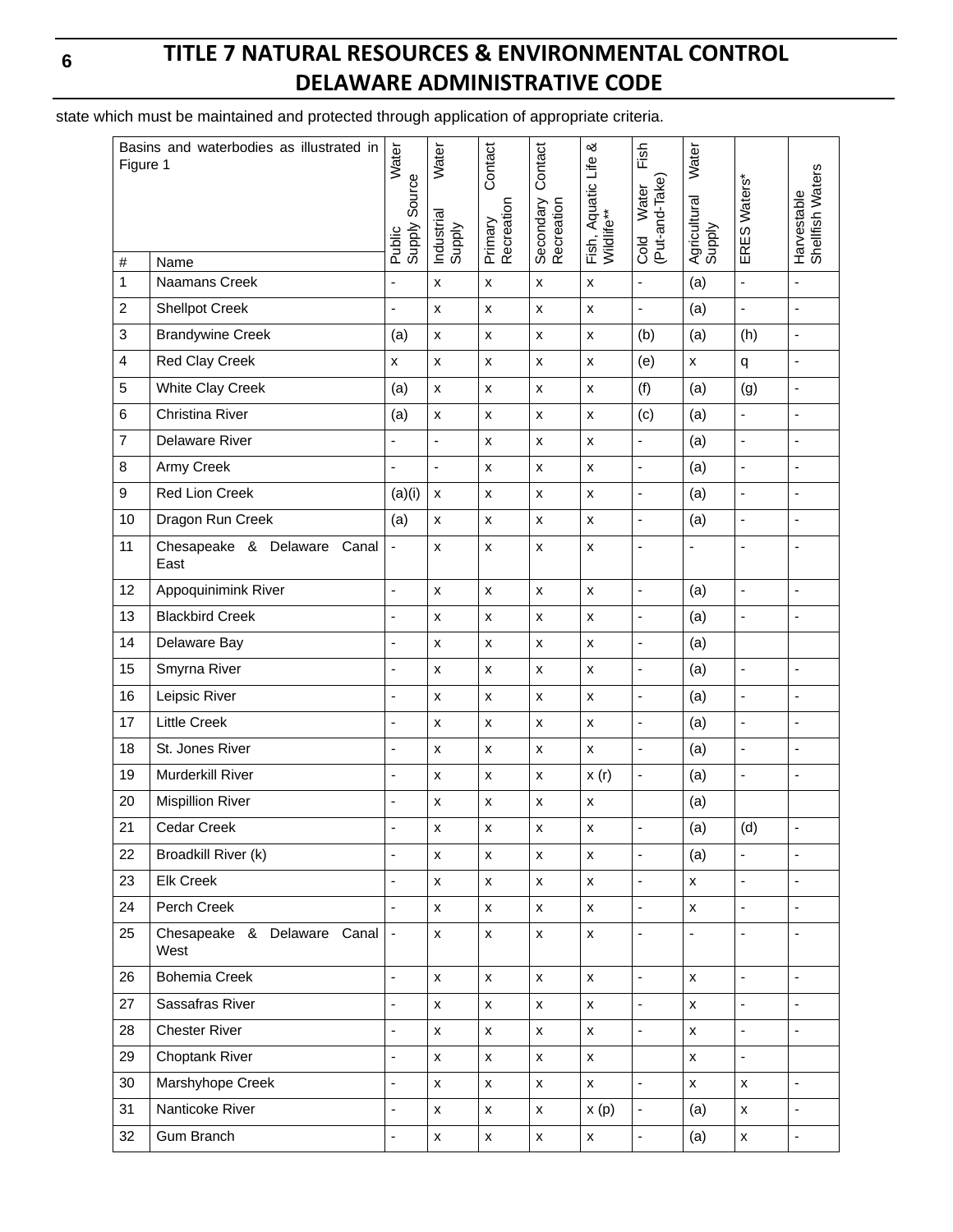| 33 | <b>Gravelly Branch</b>              | ٠                        | X              | X | $\mathsf{x}$ | X    | -  | (a)                      | $\mathsf{x}$              | ä,                       |
|----|-------------------------------------|--------------------------|----------------|---|--------------|------|----|--------------------------|---------------------------|--------------------------|
| 34 | Deep Creek                          | $\overline{a}$           | X              | X | $\mathsf{x}$ | X    | ٠  | (a)                      | $\mathsf{x}$              | ۳                        |
| 35 | <b>Broad Creek</b>                  | $\blacksquare$           | $\mathsf{x}$   | X | $\mathsf{x}$ | x(p) | ٠  | (a)                      | $\mathsf{x}$              | $\blacksquare$           |
| 36 | Wicomico                            | $\overline{a}$           | x              | X | $\mathsf{x}$ | X    | -  | (a)                      | X                         | ۳                        |
| 37 | Pocomoke River                      | ٠                        | X              | X | $\mathsf{x}$ | X    | ٠  | X                        | $\overline{\phantom{a}}$  | $\blacksquare$           |
| 38 | Lewes & Rehoboth Canal              | ä,                       | X              | X | $\mathsf{x}$ | X    | ä, | ä,                       | $\overline{\phantom{a}}$  | $\blacksquare$           |
| 39 | Rehoboth Bay                        | ٠                        | X              | X | $\mathsf{x}$ | X    | -  | (a)                      | X                         | (j)                      |
| 40 | <b>Indian River</b>                 | $\blacksquare$           | X              | X | $\mathsf{x}$ | x    | -  | (a)                      | (d)                       | $\overline{\phantom{a}}$ |
| 41 | Iron Branch                         | ٠                        | X              | X | $\mathsf{x}$ | X    | -  | (a)                      | (d)                       | $\overline{\phantom{a}}$ |
| 42 | Indian River Bay                    | ä,                       | X              | X | $\mathsf{x}$ | x    | -  | (a)                      | X                         | (i)                      |
| 43 | <b>Buntings Branch</b>              | $\blacksquare$           | $\blacksquare$ | X | $\mathsf{x}$ | X    | -  | X                        | $\overline{\phantom{a}}$  | $\overline{\phantom{a}}$ |
| 44 | Assawoman                           |                          | $\blacksquare$ | X | $\mathsf{x}$ | X    | -  | (a)                      | $X-$                      | $\overline{\phantom{a}}$ |
| 45 | Little Assawoman Bay                | $\overline{\phantom{a}}$ | X              | X | $\mathsf{x}$ | X    | -  | (a)                      | $\boldsymbol{\mathsf{x}}$ | $\overline{\phantom{a}}$ |
|    | Delaware Bay (waterbody) (I), (n)   | $\overline{\phantom{0}}$ | X              | X | $\mathsf{x}$ | X    | ٠  | $\blacksquare$           | (m)                       | (i)                      |
|    | Delaware River (Waterbody) (I), (o) | $\blacksquare$           | $\mathsf{x}$   | X | $\mathsf{x}$ | X    | ٠  | $\blacksquare$           | $\overline{\phantom{a}}$  | -                        |
|    | Atlantic Ocean (waterbody)          | ÷,                       | X              | X | $\mathsf{x}$ | X    | ٠  | $\overline{\phantom{0}}$ | (m)                       |                          |

- (a) Designated use for freshwater segments only.
- (b) Designated use from March 15 to June 30 on:
	- 1. Beaver Run from PA/DE line to Brandywine.
	- 2. Wilson Run Route 92 through Brandywine Creek State Park.
- (c) Designated use from March 15 to June 30 on:
	- 1. Christina River from MD/DE line through Rittenhouse Park.
- (d) Designated use for marine water segments only.
- (e) Designated use year round on:
	- 1. Red Clay Creek from PA/DE line to the concrete bridge above Yorklyn
- (f) Designated use year round on:
	- 1. White Clay Creek from the PA/DE line to the dam at Curtis Paper.
	- Designated use from March 15 to June 30 on:
	- 2. Mill Creek from Brackenville Road to Route 7.
	- 3. Pike Creek from Route 72 to Henderson Road.
- (g)  $\Box$ esignated use from PA/DE line to the dam at Curtis Paper.
- (h)  $\Box$  Designated use from PA/DE line to Wilmington city line.
- (i) Goal use not currently attained.
- (j) Parts of these waters are APPROVED shellfish harvesting areas. Information on areas where shellfish may be taken should be obtained from the Shellfish & Recreational Waters Branch, Watershed Assessment Section, Division of Watershed Stewardship, Department of Natural Resources and Environmental Control.
- (k) Includes Primehook Creek watershed.
- (l) Includes assorted minor watersheds not explicitly associated with any other designated stream basin.
- (m) The specific portions of the Atlantic Ocean and the Delaware Bay for which the ERES designation shall apply shall be delineated in the Pollution Control Strategy developed for each of those waterbodies. The ERES designation for the Atlantic Ocean and the Delaware Bay does not include water explicitly associated with any other designated stream basis (e.g., Delaware Bay does not include St. Jones River).
- (n) The Delaware Bay extends from River Mile 0.0 to 48.2 as shown on Figure 1.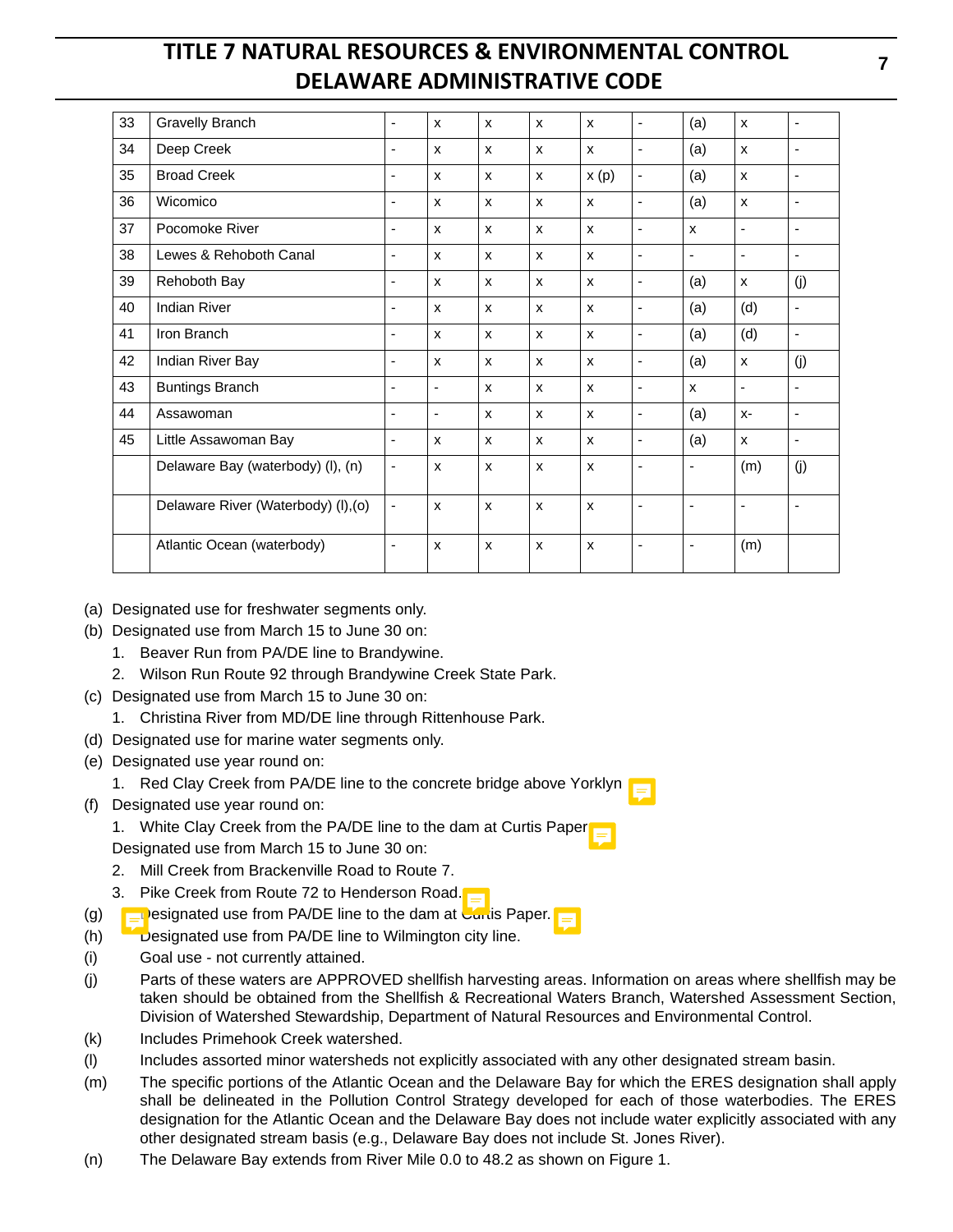# **TITLE 7 NATURAL RESOURCES & ENVIRONMENTAL CONTROL DELAWARE ADMINISTRATIVE CODE**

- (o) The Delaware River extends from River Mile 48.2 to 78.8 as shown in Figure 1.
- (p) The Nanticoke River from the upstream-most limits of the City of Seaford to the Maryland State Line and the Broad Creek from the upstream-most limits of the Town of Laurel to the confluence with the Nanticoke River have special criteria in subsection 4.5 that are protective of open water fish and shellfish, shallow-water bay grass and migratory fish spawning and nursery designated uses consistent with the Maryland portion of the tidal Nanticoke River and as described in the U.S. Environmental Protection Agency document Ambient Water Quality Criteria for Dissolved Oxygen, Water Clarity and Chlorophyll a for the Chesapeake Bay and its Tidal Tributaries (EPA 903-R-03-002). Attainment of the water quality criteria that apply to these waters will be determined following the guidelines documented within the same document and any future published addendums or modifications to that original publication.
- (q) ERES designation is for Burrows Run from the Pennsylvania Line to the confluence with Red Clay Creek
- (r) The Murderkill River from the Route 1 Bridge to the confluence with Delaware Bay has special dissolved oxygen criteria in subsection 4.5 that are protective of the wetland dominated tidal river designated use.
- x his designated water use to be protected throughout entire stream basin
- water uses not designated in the stream basin
- waters of exceptional recreational or ecological significance
- \*\* includes shellfish propagation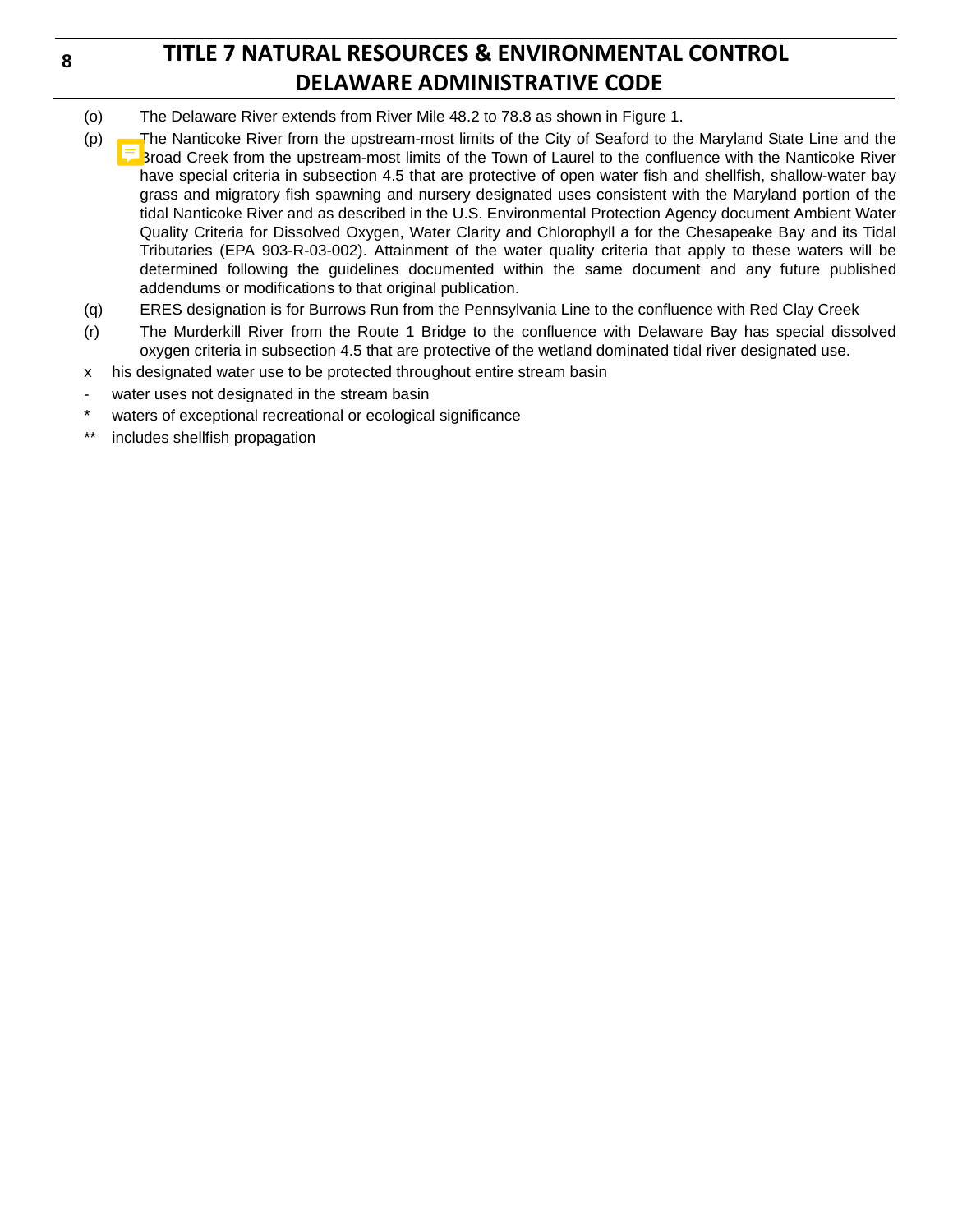### **Figure 1 Delaware Watersheds and Waterbodies**



Basin Boundaries to be used in determination of standards applicability are on file with the DNREC Division of Watershed Stewardship.

**18 DE Reg. 312 (10/01/14) 21 DE Reg. 241 (09/01/17)**

#### **4.0 Criteria To Protect Designated Uses**

- 4.1 All surface waters of the State (except as detailed in Sections 7.0 and 8.0) shall meet the following minimum criteria:
	- 4.1.1 Waters shall be free from substances that are attributable to wastes of industrial, municipal, agricultural or other human-induced origin. Examples include but are not limited to the following: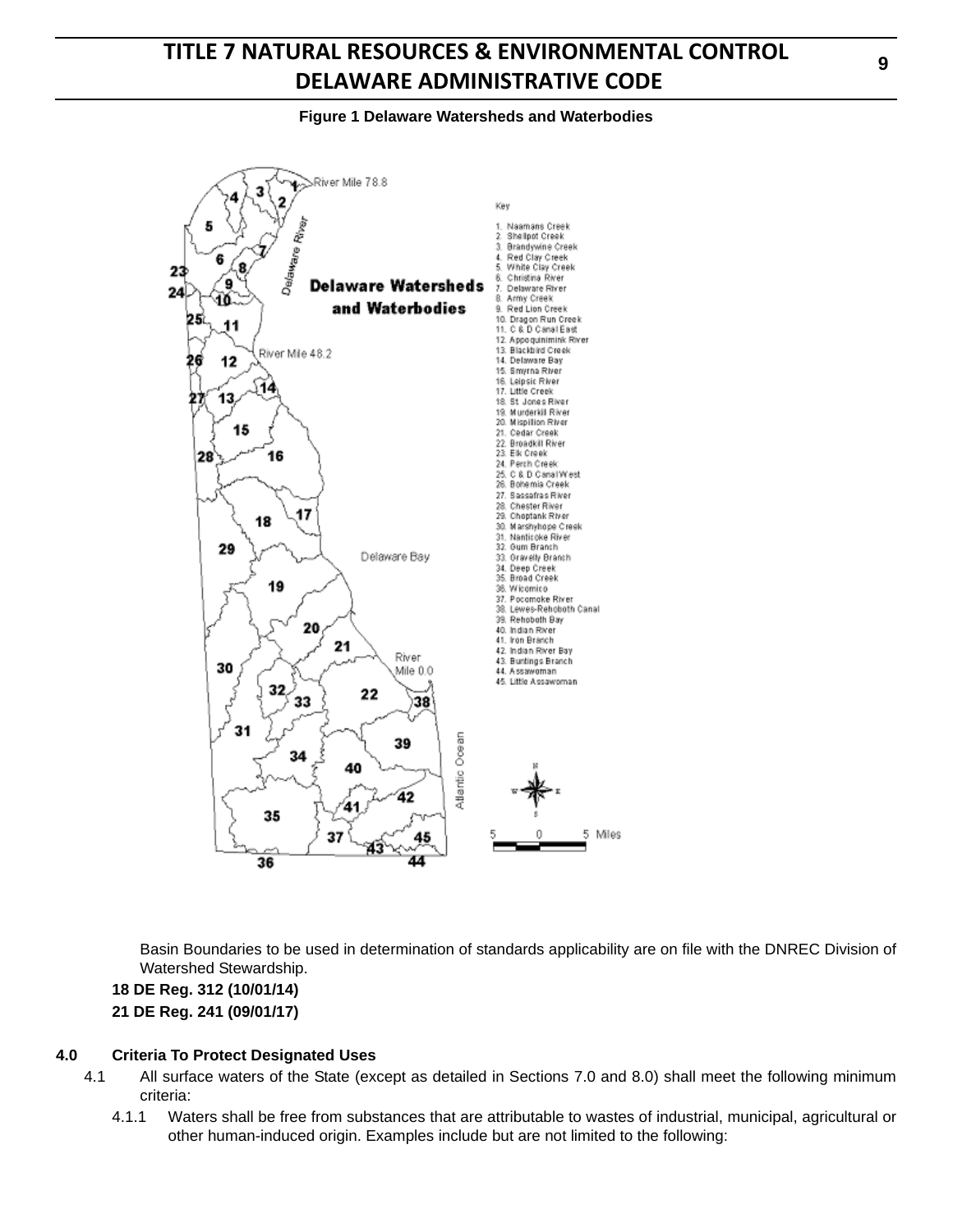# **TITLE 7 NATURAL RESOURCES & ENVIRONMENTAL CONTROL DELAWARE ADMINISTRATIVE CODE**

- 4.1.1.1 Floating debris, oil, grease, scum, foam, or other materials on the water surface that may create a nuisance condition, or that may in any way interfere with attainment and maintenance of designated uses of the water,
- 4.1.1.2 Settleable solids, sediments, sludge deposits, or suspended particles that may coat or cover submerged surfaces and create a nuisance condition, or that may in any way interfere with attainment and maintenance of designated uses of the water,
- 4.1.1.3 Any pollutants, including those of a thermal, toxic, corrosive, bacteriological, radiological, or other nature, that may interfere with attainment and maintenance of designated uses of the water, may impart undesirable odors, tastes, or colors to the water or to aquatic life found therein, may endanger public health, or may result in dominance of nuisance species.
- 4.2 Narrative Criteria for Waters With the Public Water Supply Designated Use
	- 4.2.1 Streams with a designated use of public water supply shall provide waters of acceptable quality for use for drinking, culinary or food processing purposes after application of approved treatment equivalent to coagulation, filtration, and disinfection (with additional treatment as necessary to remove naturally occurring impurities). The untreated waters are subject to the following limitations:
		- 4.2.1.1 Waters shall be free from substances (except natural impurities) that, alone or in combination with other substances, result in:
			- 4.2.1.1.1 Unacceptable levels of taste or odor in the treated water;
			- 4.2.1.1.2 Significant disruption of the treatment processes at the treatment facility; or
			- 4.2.1.1.3 Concentrations of toxic substances in the treated water that may be harmful to human health. The requirements of subsection 4.6.3 shall apply.
- 4.3 Certain waters of the State are subject to natural variations in salinity such that those waters meet the definition of fresh at some times and marine at other times. For such waters, the more stringent of fresh or marine water quality criteria or standards as detailed throughout this document shall apply at all times unless otherwise specified by the Department.
- 4.4 Coordination with Delaware River Basin Commission:

For waters of the Delaware River and Delaware Bay, duly adopted Delaware River Basin Commission (DRBC) Water Quality Regulations shall be the applicable criteria. If the DRBC has not developed an applicable regulatory standard or criteria for these waters, and Delaware has, Delaware's criteria shall be applicable.

- 4.5 The following criteria shall apply outside approved regulatory mixing zones unless otherwise specified:
	- 4.5.1 Temperature, measured as Fahrenheit Degrees
		- 4.5.1.1 Fresh Waters
			- 4.5.1.1.1 Maximum increase above natural conditions shall be  $5^{\circ}$ F.
			- 4.5.1.1.2 No human-induced increase of the true daily mean temperature above 82 °F shall be allowed.
			- 4.5.1.1.3 No human-induced increase of the daily maximum temperature above  $86^{\circ}$ F shall be allowed.
		- 4.5.1.2 Marine Waters
			- 4.5.1.2.1 Maximum increase above natural conditions shall be  $4^{\circ}$ F from October through May. Temperature rise during June through September shall be limited by the following conditions:
			- 4.5.1.2.2 No human-induced increase of the true daily mean temperature above  $84^{\circ}$ F shall be allowed; and
			- 4.5.1.2.3 No human-induced increase of the daily maximum temperature above  $87^{\circ}$ F shall be allowed.
		- 4.5.1.3 Cold Water Fisheries (Put and Take)
			- 4.5.1.3.1 Maximum increase above natural conditions shall be  $5^{\circ}$ F.
			- 4.5.1.3.2 No human-induced increase of the true daily mean temperature above 75  $\degree$ F, shall be allowed
		- 4.5.1.4 In all waters of the state, the Department may mandate additional limitations on a site-specific or seasonal basis in order to provide incremental protection for early life stages of fish.
	- 4.5.2 Dissolved Oxygen, measured as milligrams per liter (mg/L)
		- 4.5.2.1 Fresh Waters
			- 4.5.2.1.1 Daily average shall not be less than 5.5 mg/L.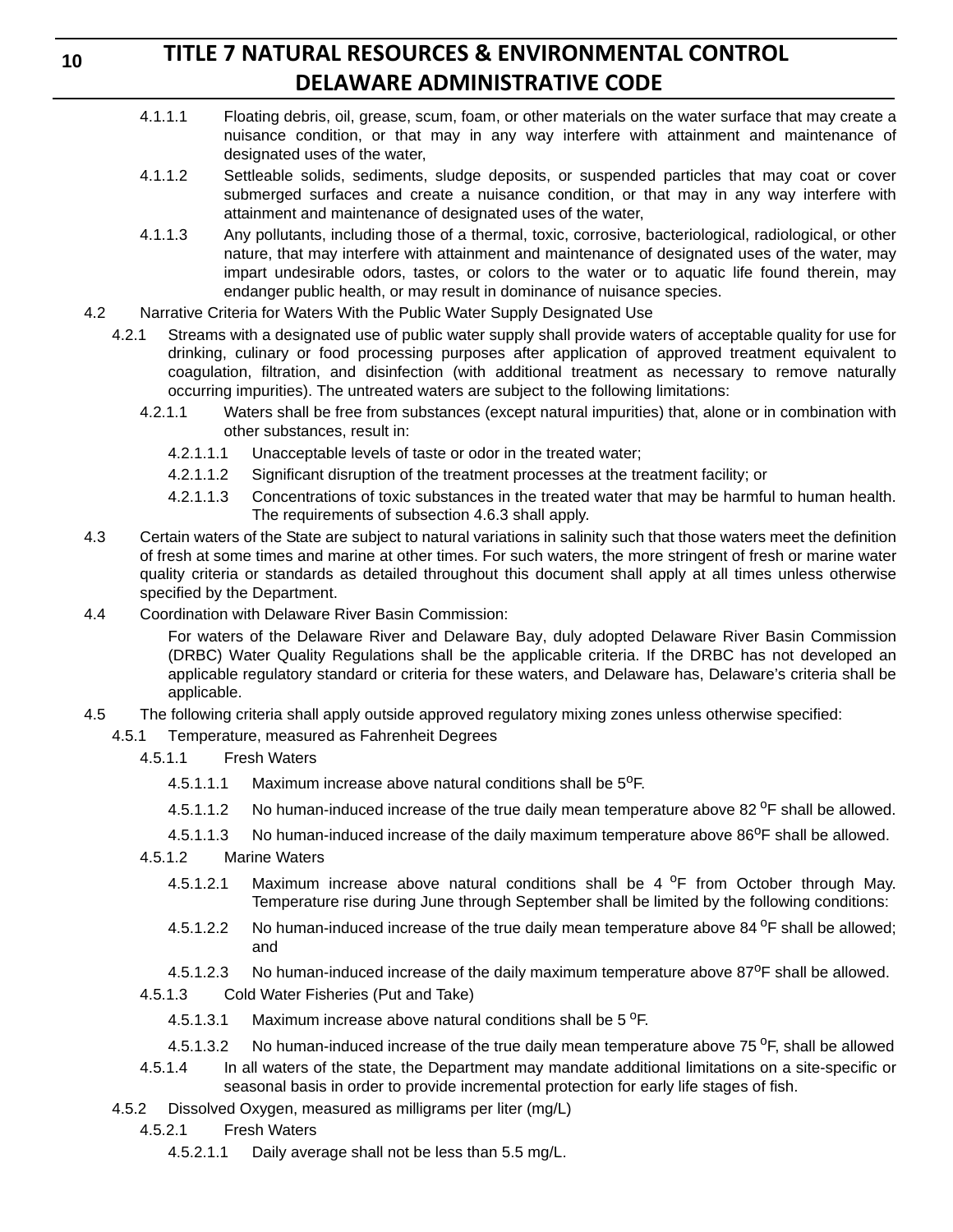- 4.5.2.1.2 Instantaneous minimum shall not be less than 4.0 mg/L
- 4.5.2.2 Marine Waters
	- 4.5.2.2.1 Daily average shall not be less than 5.0 mg/L.
	- 4.5.2.2.2 Instantaneous Minimum shall not be less than 4.0 mg/L
- 4.5.2.3 Cold Water Fisheries (Put and Take)
	- 4.5.2.3.1 Daily average shall not be less than 6.5 mg/L during the applicable period.
	- 4.5.2.3.2 Instantaneous Minimum shall not be less than 5.0 mg/L during the applicable period.
- 4.5.2.4 The Nanticoke River from the upstream-most limits of the City of Seaford to the Maryland State Line and Broad Creek from the upstream-most limits of the Town of Laurel to the confluence with the Nanticoke River

At water temperatures greater than 84 degrees Fahrenheit, instantaneous minimum shall not be less than 4.3 mg/L

- 4.5.2.4.1 For the period February 1- May 31:
	- 4.5.2.4.1.1 7-Day mean shall not be less than 6.0 mg/L
	- 4.5.2.4.1.2 Instantaneous minimum shall not be less than 5.0 mg/L
- 4.5.2.4.2 For June 1- January 31
	- 4.5.2.4.2.1 30 Day mean shall not be less than 5.5 mg/L
	- 4.5.2.4.2.2 7-Day mean shall not be less than 4.0 mg/L
	- 4.5.2.4.2.3 Instantaneous minimum shall not be less than 3.2 mg/L
- 4.5.2.5 The Murderkill River from the Route 1 Bridge to the Confluence with the Delaware Bay
	- 4.5.2.5.1 For the period from May 16 through September 30:
		- 4.5.2.5.1.1 Daily average shall not be less than 3.0 mg/L
		- 4.5.2.5.1.2 One Hour Minimum: one hour average shall not be less than 1.0 mg/L
	- 4.5.2.5.2 For the period October 1 through May 15, applicable criteria for all waters of the State shall apply.
- 4.5.2.6 All Waters
	- 4.5.2.6.1 In cases where natural conditions prevent attainment of these criteria, allowable reduction in dissolved oxygen levels as a result of human activities shall be determined through application of the requirements of Sections 5.0 and 9.0 of these Standards.
	- 4.5.2.6.2 The Department may mandate additional limitations on a site specific or seasonal basis in order to provide incremental protection for early stages of fish.
- 4.5.3 pH, measured in standard units, in all waters of the state
	- 4.5.3.1 Shall be between 6.5 and 8.5 unless outside this range due solely to natural conditions. Where within this range, maximum human-induced change from background shall be 0.5 Standard Units; pH which results from human-induced change must remain within this range.
	- 4.5.3.2 Where pH is below 6.5 or above 8.5 due solely to natural conditions, it shall not be lowered (where below 6.5) or raised (where above 8.5) more than 0.3 Standard Units due to human-induced changes.
- 4.5.4 Alkalinity, measured as mg/L as CaCO3, in all waters of the State shall not be less than 20 mg/L unless due solely to natural conditions. If less than 20 mg/L due solely to natural conditions, no reduction due to human-induced changes is allowed.
- 4.5.5 Turbidity Measured as Nephelometric or Formazin Turbidity Units, in all waters of the State shall not exceed natural levels by more than 10 units.
- 4.5.6 Water Clarity in the Nanticoke River from the upstream-most limits of the City of Seaford to the Maryland State Line and Broad Creek from the upstream-most limits of the Town of Laurel to the confluence with the Nanticoke River:

During the period of April 1 to October 31 the minimum seasonal averaged secchi depth shall be 1.0 m.

4.5.6.1 Chlorophyll-*a* criteria for the Nanticoke River from the upstream-most limits of the City of Seaford to the Maryland State Line and Broad Creek from the upstream-most limits of the Town of Laurel to the confluence with the Nanticoke River: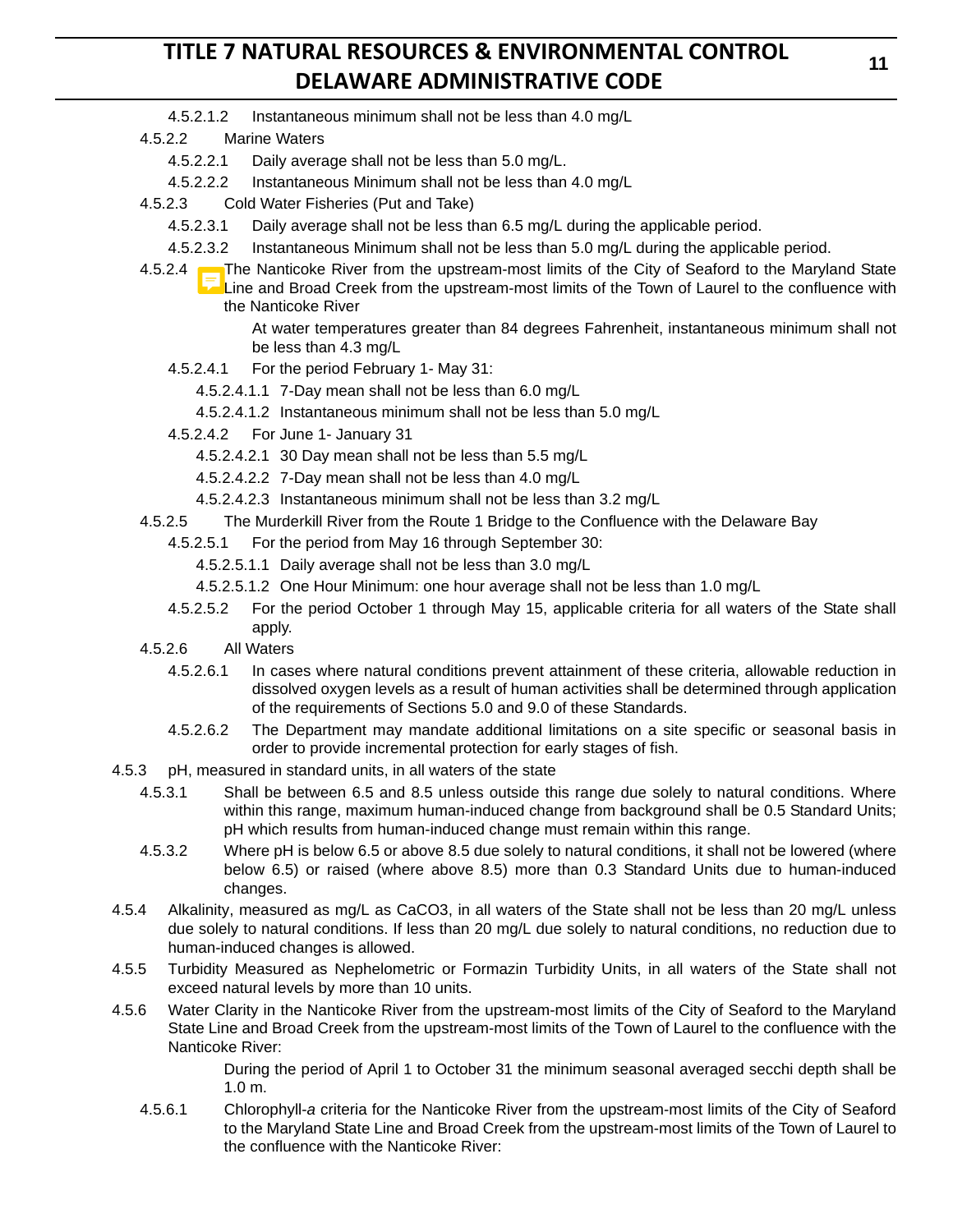Concentrations of chlorophyll-*a* in free-floating microscopic aquatic plants (algae) shall not exceed levels that result in ecologically undesirable consequences - such as reduced water clarity, low dissolved oxygen, food supply imbalances, proliferation of species deemed potentially harmful to aquatic life or humans or aesthetically objectionable conditions or otherwise render tidal waters unsuitable for designated uses.

- 4.5.7 Bacterial Water Quality Criteria
	- 4.5.7.1 Primary and Secondary Contact Recreation Waters:
		- The following criteria shall apply:

| <b>Waterbody Type</b>                                                                                   | Single-Sample<br>Value<br>(Enterococcus<br>Colonies/100 ml) | <b>Geometric Mean</b><br>(Enterococcus<br>Colonies/100 ml)                                    | <b>Statistical</b><br><b>Threshold Value</b>                                                                                                                             |
|---------------------------------------------------------------------------------------------------------|-------------------------------------------------------------|-----------------------------------------------------------------------------------------------|--------------------------------------------------------------------------------------------------------------------------------------------------------------------------|
| <b>Primary Contact</b><br><b>Recreation Fresh</b><br>Waters                                             | 185                                                         | 100                                                                                           |                                                                                                                                                                          |
| <b>Primary Contact</b><br><b>Recreation Marine</b><br>Waters                                            | 104                                                         | 35                                                                                            |                                                                                                                                                                          |
| <b>Secondary Contact</b><br><b>Recreation Fresh</b><br>Waters                                           | 925                                                         | 500                                                                                           |                                                                                                                                                                          |
| <b>Secondary Contact</b><br><b>Recreation Marine</b><br>Waters                                          | 520                                                         | 175                                                                                           |                                                                                                                                                                          |
| Marine Coastal<br><b>Recreation Waters</b><br>from the Delaware<br>Bay to the<br>Maryland State<br>Line |                                                             | The Geometric<br>Mean of samples<br>collected over a 30<br>day period shall<br>not exceed 35. | The statistical<br>threshold value of<br>samples collected<br>over a 30 day<br>period shall not<br>exceed 130 in<br>more than 10<br>percent of the<br>samples collected. |

The purpose of these criteria is to provide the Department with a basis to assess water quality trends and pollution control needs with regard to primary and secondary contact recreation in waters of the State and to meet Federal Beaches Environmental Assessment and Coastal Health (BEACH) Act Requirements. The criteria apply to enterococcus bacteria determined by the Department to be of non-wildlife origin based on best scientific judgment using available information. Swimming in waters affected by runoff during runoff periods may present an elevated risk of gastrointestinal illness and is not recommended.

### 4.5.7.2 Harvestable Shellfish waters:

The total coliform median MPN of the water shall not exceed 70/100 mL, nor shall more than 10% of the samples have an MPN in excess of 330/100 mL for a 3 decimal dilution test (or 230/100 mL where the 5 tube decimal test is used). These criteria shall be verified through sampling of those portions of the shellfish area most probably exposed to fecal contamination for those tidal and climatic conditions most likely to result in contamination of the shellfish area.

### 4.5.8 Nutrients

Nutrient overenrichment is recognized as a significant problem in some surface waters of the State.

4.5.8.1 It shall be the policy of this Department to minimize nutrient input to surface waters from point and human induced non-point sources.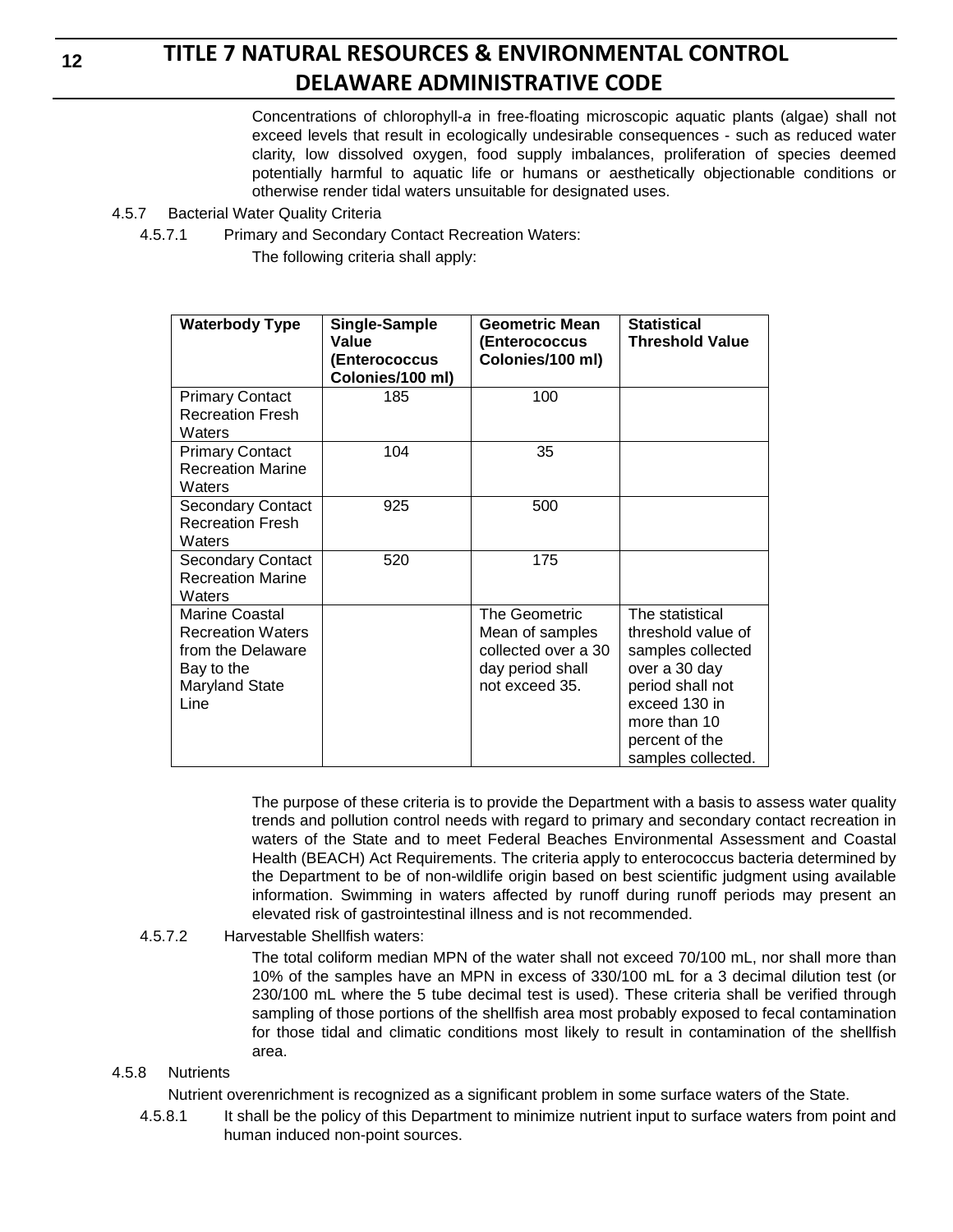- 4.5.8.2 The types of, and need for, nutrient controls shall be established on a site-specific basis. Nutrient controls may include, but shall not be limited to, discharge limitations or institution of best management practices.
- 4.5.8.3 For lakes and ponds, controls shall be designed to eliminate overenrichment.
- 4.5.8.4 For tidal portions of the stream basins of Indian River, Rehoboth Bay, and Little Assawoman Bay, controls needed to attain submerged aquatic vegetation growth season (approximately March 1 to October 31) average levels for dissolved inorganic nitrogen of 0.14 mg/L as N, for dissolved inorganic phosphorus of 0.01 mg/L as P, and for total suspended solids of 20 mg/L shall be instituted.
- 4.5.8.5 The specific measures to be employed by existing NPDES facilities to meet the aforementioned criteria shall be as specified in subsection 5.6.3.4 of these standards.

#### 4.5.9 Toxic Substances

- 4.5.9.1 Applicability: Criteria set forth in this section apply to all surface waters of the State, except as provided in Section 6.0, Regulatory Mixing Zones, Section 7.0, Critical Flows, and Section 8.0, Criteria for Low Flow Waters.
- 4.5.9.2 General Provisions:
	- 4.5.9.2.1 Waters of the State shall not exhibit acute toxicity to fish, aquatic life, and wildlife, except in special cases applying to regulatory mixing zones as provided in Section 6.0.
	- 4.5.9.2.2 Waters of the State shall not exhibit chronic toxicity to fish, aquatic life, and wildlife, except in regulatory mixing zones as provided in Section 6.0, at flows less than critical flows as provided in Section 7.0, or in low flow waters as provided in Section 8.0.
	- 4.5.9.2.3 Waters of the State shall be maintained to prevent adverse toxic effects on human health resulting from ingestion of chemically contaminated aquatic organisms and drinking water.
	- 4.5.9.2.4 The Department may consider synergistic, antagonistic, and additive impacts of combinations of toxicants to fish, aquatic life, and wildlife, and human health in assessing aggregate environmental impacts and mandating point and nonpoint source controls.
- 4.5.9.3 Specific Numerical Criteria:
	- 4.5.9.3.1 Aquatic Life Criteria:
		- 4.5.9.3.1.1 Aquatic Life Criteria for Aluminum, Iron, and Selenium in Table 1 are expressed on a total recoverable basis. Criteria for Cyanide in Table 1 are expressed as free cyanide at the lowest pH occurring in the receiving water, or cyanide amenable to chlorination. Criteria for all other metals in Table 1 are expressed on a total dissolved basis. For toxic substances where the relationship of toxicity is defined as a function of pH or hardness, numerical criteria are presented as an equation based on this relationship. Appropriate pH or hardness values for such criteria shall be determined on a case-by-case basis by the Department.
		- 4.5.9.3.1.2 Specific numerical acute criteria as presented in Table 1 are applied as one-hour average concentrations not to be exceeded more than once in any three-year period. Specific numerical chronic criteria as presented Table 1 are applied as four-day average concentrations not to be exceeded more than once in any three-year period.
		- 4.5.9.3.1.3 For toxic substances for which specific numerical criteria are not listed in Table 1, concentrations shall not exceed those which are chronically toxic (as determined from appropriate chronic toxicity data or calculated as 0.1 of LC50 values) to representative, sensitive aquatic organisms, except as provided in Section 6.0, Regulatory Mixing Zones, Section 7.0, Critical Flows, or Section 8.0, Criteria for Low Flow Waters. Concentrations so determined shall be applied as four-day average concentrations not to be exceeded more than once in any three-year period.
	- 4.5.9.3.2 Human Health Criteria
		- 4.5.9.3.2.1 Water quality criteria appearing in Table 2 for pollutants identified as carcinogens have been established at an upper bound worst case risk management level of one excess cancer

in a population of one million  $(1 \times 10^{-6})$  over a 70 year lifetime. Criteria listed under the columns header "Fish and Water Ingestion" apply only to surface waters of the State designated as Public Water Supply Sources in Section 3.0 of these Standards. Criteria listed under columns headed "Fish Ingestion Only" apply to all surface waters of the State not designated as Public Water Supply Sources in Section 3.0 of these Standards.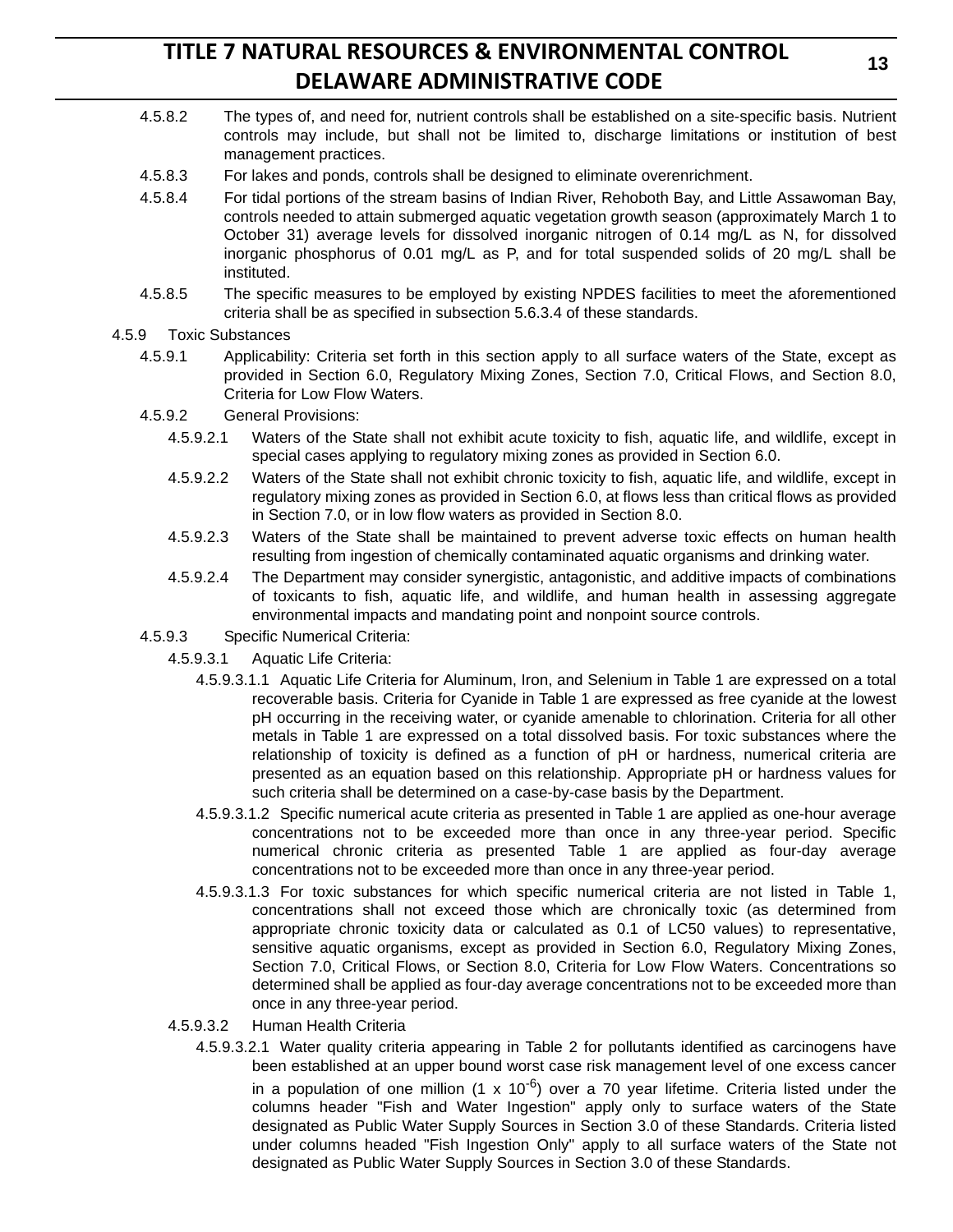# **TITLE 7 NATURAL RESOURCES & ENVIRONMENTAL CONTROL DELAWARE ADMINISTRATIVE CODE**

4.5.9.3.2.2 For compounds in Table 2 which are considered as both systemic toxicants and human carcinogens, criteria based on both human health concerns are presented. In determining pollution control requirements, the more stringent criterion, after consideration of critical (design) flows in Section 7.0, shall be utilized.

### **TABLE 1 WATER QUALITY CRITERIA FOR PROTECTION OF AQUATIC LIFE**

(All Values Are Listed or Calculated in Micrograms Per Liter)

| Parameter                                                   | <b>Fresh Acute Criterion</b>                                                           | <b>Fresh Chronic Criterion</b>                                                         | Marine<br>Acute<br>Criterion | Chronic<br>Marine<br>Criterion |
|-------------------------------------------------------------|----------------------------------------------------------------------------------------|----------------------------------------------------------------------------------------|------------------------------|--------------------------------|
| Aldrin                                                      | 3.0                                                                                    | u.                                                                                     | 1.3                          | $\mathbb{L}^2$                 |
| Acrolein                                                    | 3.0                                                                                    | 3.0                                                                                    |                              |                                |
| Aluminum<br>pH6.5-<br>9.0                                   | 750.                                                                                   | 87.                                                                                    | $\overline{\phantom{a}}$     | $\overline{a}$                 |
| Ammonia                                                     | Temperature<br>and<br>pH<br>dependent, see formula after<br>this table                 | Temperature<br>and<br>pH<br>dependent, see formula after<br>this table                 |                              |                                |
| Arsenic (III)*                                              | 340.                                                                                   | 150                                                                                    | 69.                          | 36.                            |
| Cadmium*                                                    | $(1.136672 -$<br>LN(hardness)*0.041838)*<br>EXP <sup>(1.0166*LN(hardness)-3.924)</sup> | $(1.101672 -$<br>LN(hardness)*0.041838)*<br>EXP <sup>(0.7409*LN(hardness)-4.719)</sup> | 40.                          | 8.8                            |
| Carbaryl                                                    | 2.1                                                                                    | 2.1                                                                                    | 1.6                          |                                |
| Chlordane                                                   | 2.4                                                                                    | 0.0043                                                                                 | 0.09                         | 0.004                          |
| Chlorine                                                    | 19                                                                                     | 11.                                                                                    | 13                           | 7.5                            |
| Chlorpyrifos<br>(Dursban)                                   | 0.083                                                                                  | 0.041                                                                                  | 0.011                        | 0.0056                         |
| Chromium (III)*                                             | $0.316*EXP^{(0.819*LN(hardness)+3.)}$<br>7256)                                         | $0.86*$ EXP $(0.819*$ LN $(hardness)+0.68$<br>48)                                      | $\mathsf{C}$                 | $\overline{a}$                 |
| Chromium (VI)*                                              | 16.                                                                                    | 11.                                                                                    | 1,100.                       | 50.                            |
| Copper*                                                     | Freshwater criteria calculated<br>using the EPA Biotic Ligand<br>Model                 | Freshwater criteria calculated<br>using the EPA Biotic Ligand<br>Model                 | 4.8                          | 3.1                            |
| Cyanide <sup>1</sup>                                        | 22.                                                                                    | 5.2                                                                                    | 1.0                          | цú.                            |
| <b>DDT</b><br>and $ 1.1$<br>(DDD<br>Metabolites<br>and DDE) |                                                                                        | 0.0010                                                                                 | 0.13                         | 0.0010                         |
| Demeton                                                     | --                                                                                     | 0.10                                                                                   | --                           | 0.10                           |
| Diazanon                                                    | 0.17                                                                                   | 0.17                                                                                   | 0.82                         | 0.82                           |
| Dieldrin                                                    | 0.24                                                                                   | .056                                                                                   | 0.71                         | 0.0019                         |
| Endosulfan                                                  | 0.22                                                                                   | 0.056                                                                                  | 0.034                        | 0.0087                         |
| Endrin                                                      | .086                                                                                   | .036                                                                                   | 0.037                        | 0.0023                         |
| Guthion                                                     | --                                                                                     | 0.01                                                                                   | ۰.                           | 0.01                           |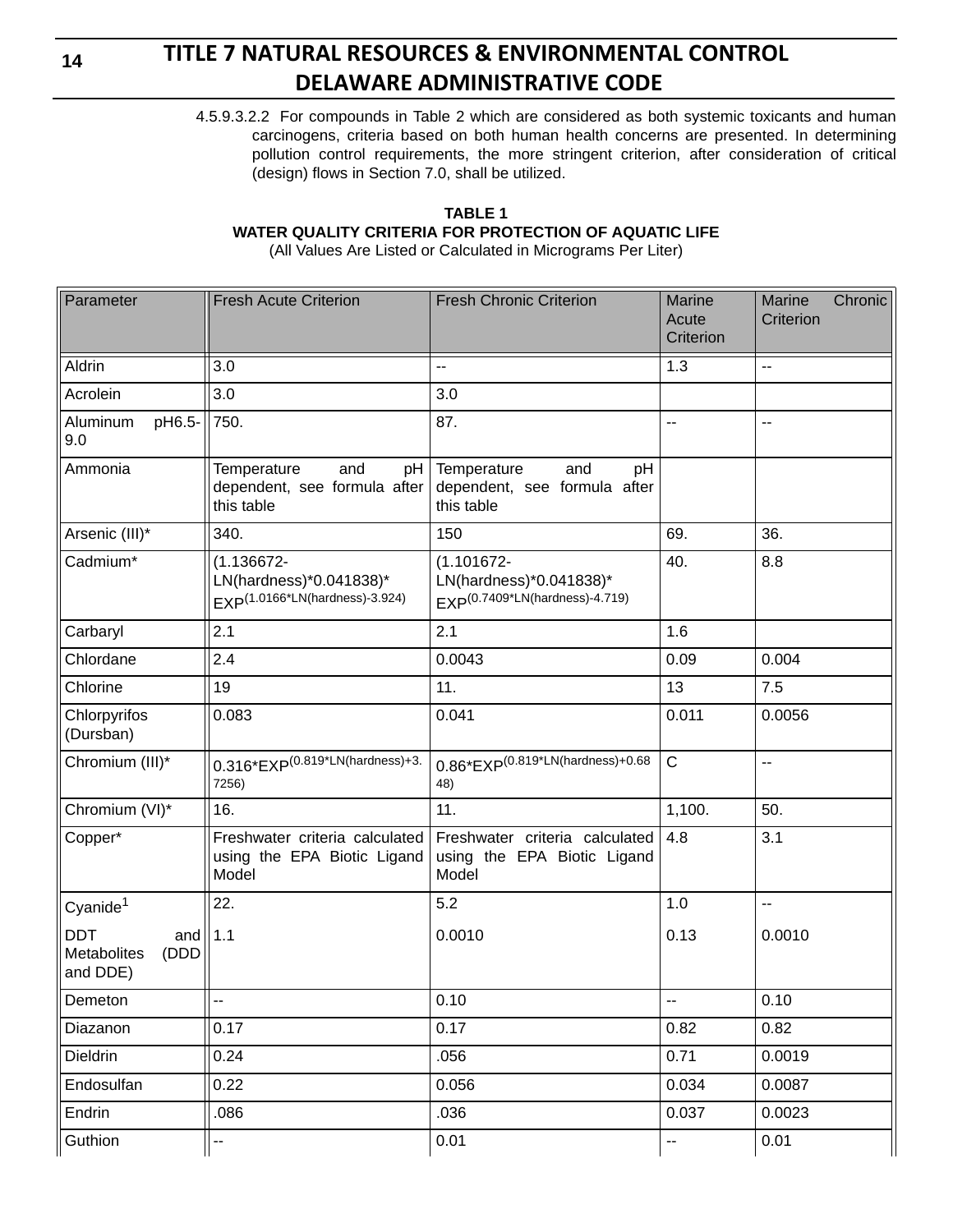| Heptachlor                  | 0.52                                                                                 | 0.0038                                                                               | 0.053          | 0.0036 |
|-----------------------------|--------------------------------------------------------------------------------------|--------------------------------------------------------------------------------------|----------------|--------|
| Hexachloro-<br>cylclohexane | .095                                                                                 | 0.08                                                                                 | 0.16           | --     |
| Iron                        | --                                                                                   | 1000.                                                                                | $\overline{a}$ | --     |
| Lead*                       | $(1.46203 -$<br>LN(hardness)*0.145712)*<br>EXP <sup>(1.273*LN(hardness)-1.460)</sup> | $(1.46203 -$<br>LN(hardness)*0.145712)*<br>EXP <sup>(1.273*LN(hardness)-4.705)</sup> | 210.           | 8.1    |
| Malathion                   | --                                                                                   | 0.1                                                                                  | $-1$           | 0.1    |
| Mercury (II)*               | 1.4                                                                                  | .77                                                                                  | 1.8            | 0.94   |
| Methoxychlor                | --                                                                                   | 0.03                                                                                 |                | 0.03   |
| Mirex                       |                                                                                      | 0.001                                                                                | C              | 0.001  |
| Nickel*                     | $0.998*EXP(0.8460*LN(hardness)+$<br>2.255)                                           | $0.997*$ EXP $(0.8460*$ LN $(hardness)+0.$<br>0584)                                  | 74.            | 8.2    |
| <b>Total PCBs</b>           |                                                                                      | 0.014                                                                                |                | 0.03   |
| Parathion                   | 0.065                                                                                | 0.013                                                                                | $\overline{a}$ | 44     |
| Pentachlorophenol           | EXP(1.005*pH-4.869)                                                                  | EXP(1.005*pH-5.134)                                                                  | 13.            | 7.9    |
| Selenium                    | 20                                                                                   | 5.0                                                                                  | 290            | 71.    |
| Silver*                     | $0.85*EXP(1.72*LN(hardness)-6.59)$                                                   | u.                                                                                   | 1.9            | Ξ.     |
| Toxaphene                   | 0.73                                                                                 | 0.0002                                                                               | 0.21           | 0.0002 |
| Tributyltin (TBT)           | 0.46                                                                                 | 0.072                                                                                | 0.42           | 0.0074 |
| Zinc*                       | $0.978*$ EXP $(0.8473*$ LN(hardness)+<br>0.884)                                      | $0.986*$ EXP $^{(0.8473*)}$ LN(hardness)+0.<br>884)                                  | 90             | 81     |

Notes:

<sup>1</sup>Cyanide measured as free cyanide at the lowest pH occurring in the receiving water, or cyanide amenable to chlorination.

Formulas in the table have been formatted so that they can be copied directly into spreadsheets to calculate criteria. Criteria are calculated to two significant figures.

LN = natural log base e  $EXP = e = 2.71828$ Hardness is expressed as mg/L as  $CaCO<sub>3</sub>$ pH is expressed as Standard Units

.<br>\* Criteria is for total dissolved form

#### **Calculation of Freshwater Acute Ammonia Criterion**:

Where salmonid fish are present: 0.275 39.0 Criterion = -------------------- + -------------------  $1 + 10^{7.204-pH}$   $1 + 10^{pH-7.204}$ Or where salmonid fish are not present: 0.411 58.4 Criterion = -------------------- + -------------------  $1 + 10^{7.204-pH}$   $1 + 10^{pH-7.204}$ 

#### **Calculation of Freshwater Chronic Ammonia Criterion**:

The thirty-day average concentration of total ammonia nitrogen (in mg N/L) does not exceed, more than once every three years on the average, the chronic criterion calculated using the following equations.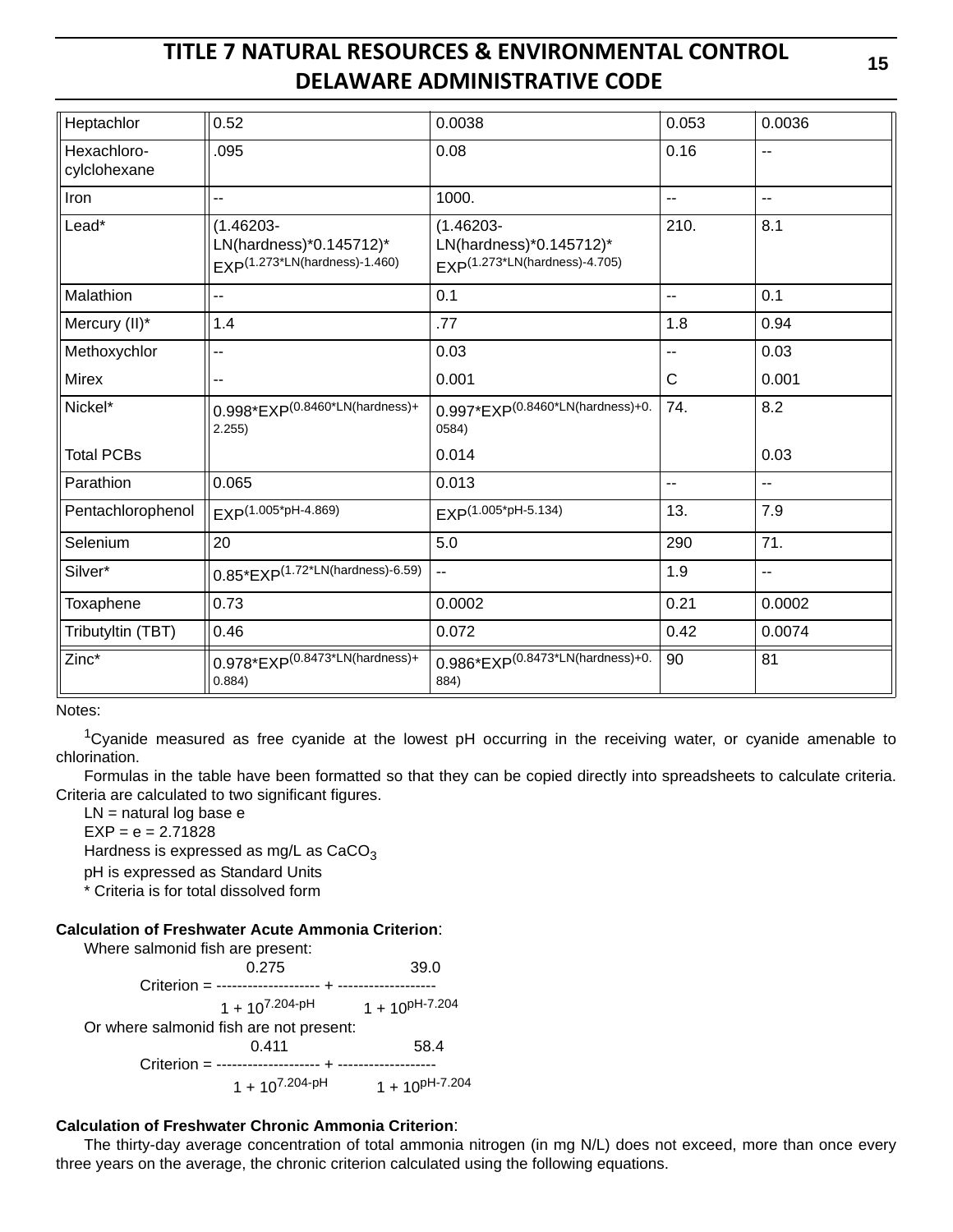## **TITLE 7 NATURAL RESOURCES & ENVIRONMENTAL CONTROL DELAWARE ADMINISTRATIVE CODE**

When fish early life stages are present: 0.0577 2.487

Criterion = ----- + ------- \* MIN (2.85, 1.45 \*10<sup>0.028\*</sup>(25-T))  $1 + 10^{7.688-pH}$  1 + 10<sup>pH-7.688</sup>

When fish early life stages are absent: 0.0577 2.487

Criterion= -------- + -------- \* [1.45  $10^{0.028*(25\text{-MAX (T,7)})}$ ]  $1 + 10^{7.688-pH}1 + 10^{pH-7.688}$ 

### **Additional Freshwater Chronic Ammonia Criterion**:

The highest four-day average within the 30-day period shall not exceed 2.5 times the chronic criterion.

| TABLE 2                                               |  |  |  |  |  |  |
|-------------------------------------------------------|--|--|--|--|--|--|
| WATER QUALITY CRITERIA FOR PROTECTION OF HUMAN HEALTH |  |  |  |  |  |  |
| (All Values Are Listed in Micrograms per Liter)       |  |  |  |  |  |  |

(All Values Are Listed in Micrograms per Liter)

| Chemical                     | <b>Systemic Toxicants</b> |                             | Human Carcinogens |                                |  |
|------------------------------|---------------------------|-----------------------------|-------------------|--------------------------------|--|
|                              | Fish<br>Ingestion         | Fish and Water<br>Ingestion | Fish<br>Ingestion | Fish and<br>Water<br>Ingestion |  |
| Acenaphthene                 | 990                       | 670                         |                   |                                |  |
| Acrolein                     | 9.3                       | 6.1                         |                   |                                |  |
| Acrylonitrile                |                           |                             | 0.25              | 0.051                          |  |
| Aldrin                       | 0.025                     | 0.025                       | 0.00005           | 0.000049                       |  |
| Anthracene                   | 40000                     | 8300                        |                   |                                |  |
| Antimony                     | 1600                      | 6 (MCL)                     |                   |                                |  |
| Arsenic (inorganic)          |                           | 10 (MCL)                    |                   |                                |  |
| Asbestos                     |                           | 7 million fibers/L (MCL)    |                   |                                |  |
| barium                       |                           | 2000 (MCL)                  |                   |                                |  |
| Benzene                      | 3100                      | 5 (MCL)                     | 14                | 0.61                           |  |
| Benzidine                    | 140                       | 59                          | 0.00019           | 0.000086                       |  |
| Benzo(a)Anthracene           |                           |                             | 0.18              | 0.038                          |  |
| Benzo(a)Pyrene               |                           | $0.2$ (MCL)                 | 0.018             | 0.0038                         |  |
| Benzo(b)Fluoranthene         |                           |                             | 0.18              | 0.038                          |  |
| Beryllium                    | 420                       | 4 (MCL)                     | 0.024             | 0.0034                         |  |
| Bis(2-Chloroethyl)Ether      |                           |                             | 0.53              | 0.03                           |  |
| Bis(2-Chloroisopropyl)Ether  | 65000                     | 1400                        |                   |                                |  |
| Bis(2-Ethylhexyl)Phthalate   | 620                       | 6 (MCL)                     | 2.2               | 1.2                            |  |
| <b>Bromoform</b>             | 9600                      | 650                         | 61                | 4.1                            |  |
| <b>Butylbenzyl Phthalate</b> | 1900                      | 1500                        |                   |                                |  |
| Cadmium                      | 31                        | 5 (MCL)                     |                   |                                |  |
| Carbon Tetrachloride         | 850                       | 5 (MCL)                     | 3.0               | 0.43                           |  |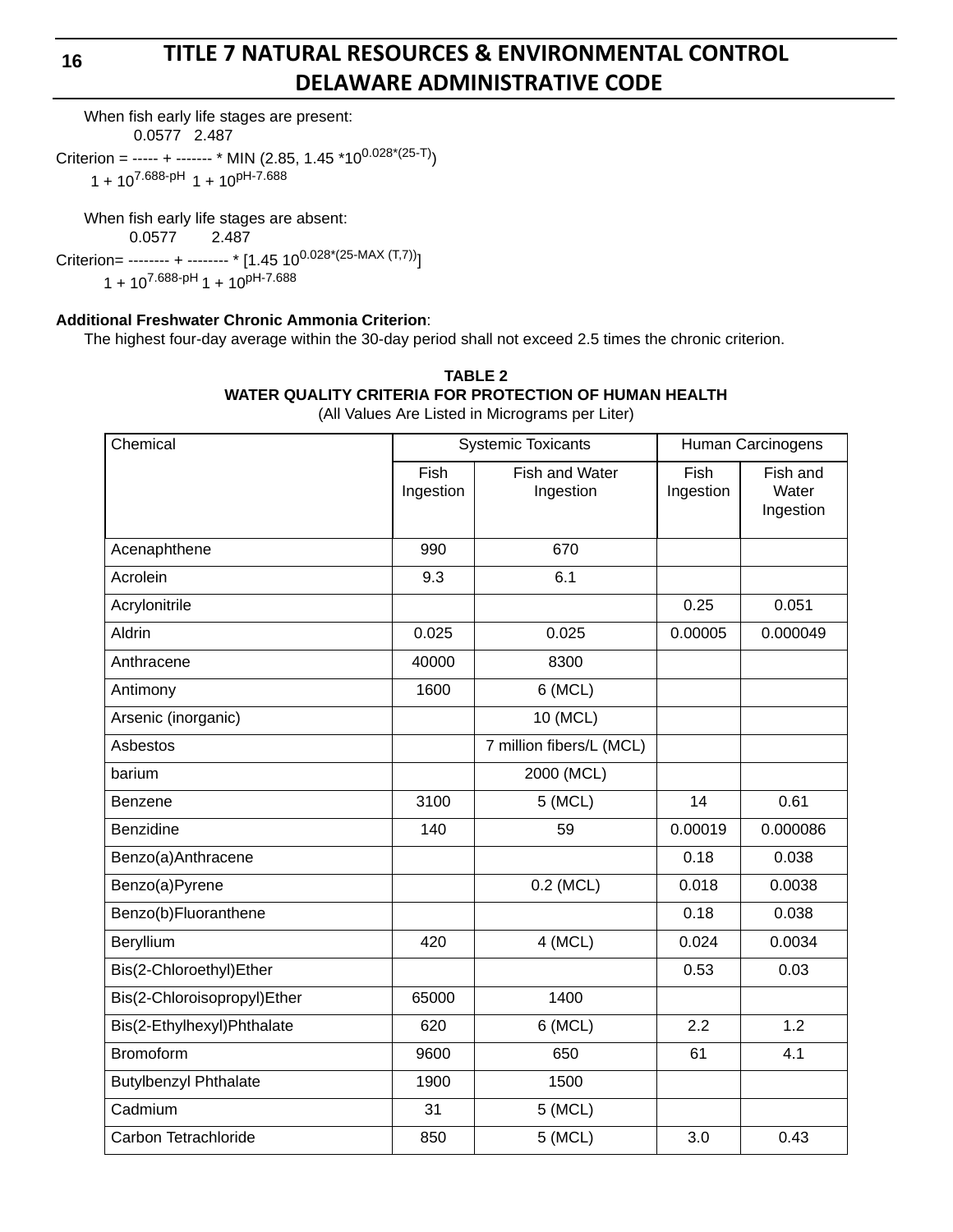| Chlordane                              | 0.14          | 0.14       | 0.00081  | 0.0008   |
|----------------------------------------|---------------|------------|----------|----------|
| Chlorobenzene                          | 7800          | 100 (MCL)  |          |          |
| Chlorodibromomethane                   | 21000         | 680        | 13       | 0.4      |
| Chloroform                             | 11000         | 340        |          |          |
| 2-Chloronaphthalene                    | 1600          | 1000       |          |          |
| 2-Chlorophenol                         | 150           | 81         |          |          |
| Chromium (III)                         | 380000        | 100 (MCL)  |          |          |
| Chromium (VI)                          | 750           | 92         |          |          |
| Chromium                               |               | 100 (MCL)  |          |          |
| Chrysene                               |               |            | 0.18     | 0.038    |
| Copper                                 |               | 1300 (MCL) |          |          |
| Cyanide                                | 2400          | 21         |          |          |
| DDT and Metabolites (DDD and DDE)      | 0.037         | 0.037      | 0.00022  | 0.00022  |
| Dibenzo(a,h)Anthracene                 |               |            | 0.018    | 0.0038   |
| 1,2-Dichlorobenzene                    | 6500          | 600 (MCL)  |          |          |
| 1,3-Dichlorobenzene                    | 1300          | 350        |          |          |
| 1,4-Dichlorobenzene                    | 1400          | 75 (MCL)   |          |          |
| 3,3'-Dichlorobenzidine                 |               |            | 0.028    | 0.021    |
| Dichlorobromomethane                   |               | 680        | 17       | 0.55     |
| 1,2-Dichloroethane                     |               | 5 (MCL)    | 37       | 0.38     |
| 1,1-Dichloroethylene                   | 36000         | 7 (MCL)    | 1.2      | 0.056    |
| Dichloromethane                        | 27000         | 5 (MCL)    | 2200     | 17       |
| 2,4-Dichlorophenol                     | 290           | 77         |          |          |
| 2,4 Dichlorophenoxyacetic acid (2,4-D) |               | 70 (MCL)   |          |          |
| 1,2 Dichloropropane                    |               |            | 15       | 0.5      |
| 1,3-Dichloropropene                    | 63000         | 1000       | 42       | 0.69     |
| Dieldrin                               | 0.043         | 0.041      | 0.000054 | 0.000052 |
| Diethyl Phthalate                      | 44000         | 17000      |          |          |
| Dimethyl Phthalate                     | 1100000       | 270000     |          |          |
| 2,4-Dimethylphenol                     | 850           | 380        |          |          |
| Di-n-Butyl Phthalate                   | 4500          | 2000       |          |          |
| 2,4-Dinitrophenol                      | 5300          | 69         |          |          |
| 2,4-Dinitrotoluene                     | 2100          | 68         | 3, 4     | 0.11     |
| 2,3,7,8-TCDD (Dioxin) (as $TEQ1$ )     | 0.000000<br>6 | .0000005   | 5.1E-09  | 5.0 E-09 |
| 1,2-Diphenylhydrazine                  |               |            | 0.2      | 0.036    |
| Endosulfan                             | 89            | 62         |          |          |
| Endrin                                 | 0.3           | 0.29       |          |          |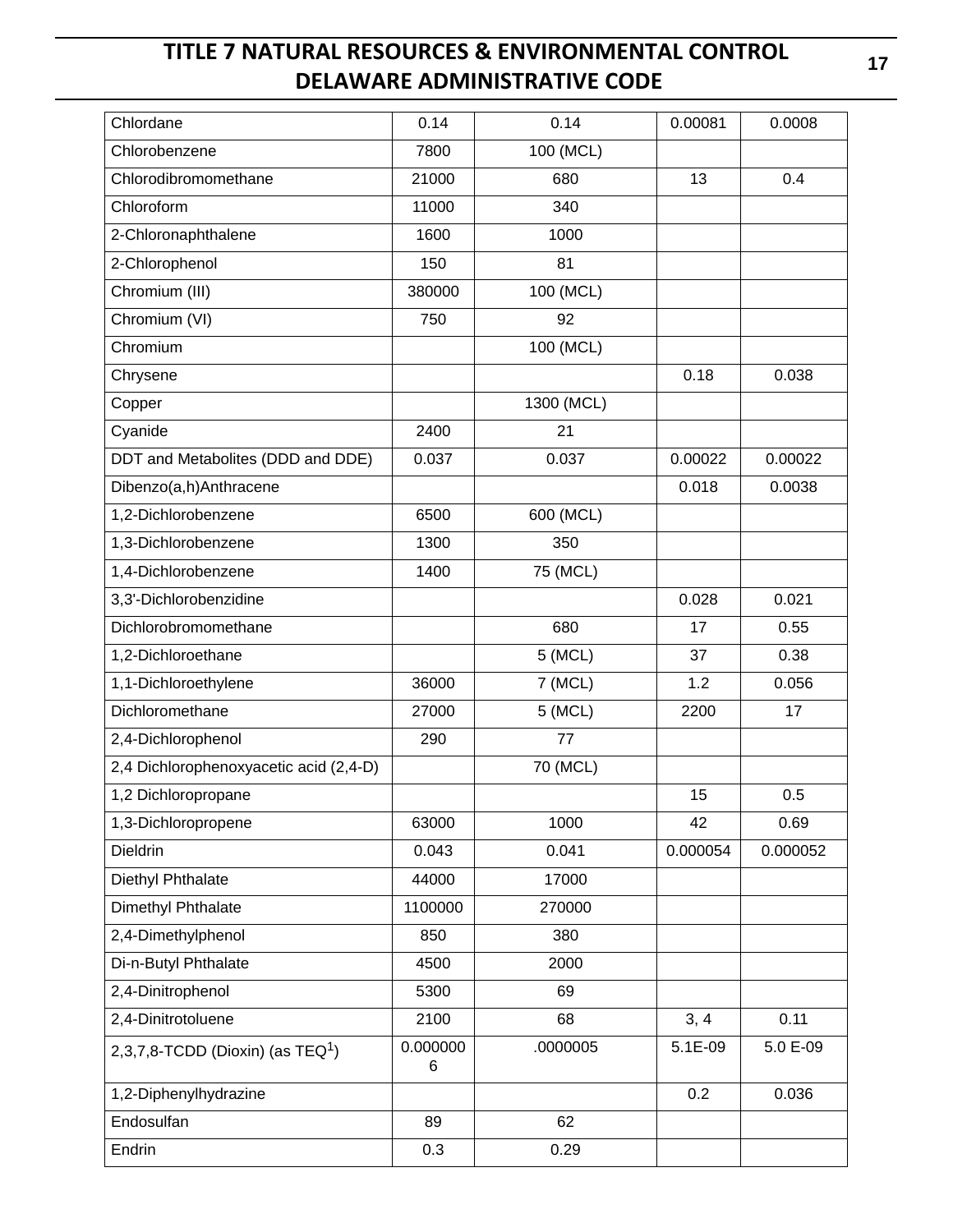# **TITLE 7 NATURAL RESOURCES & ENVIRONMENTAL CONTROL DELAWARE ADMINISTRATIVE CODE**

| Endrin Aldehyde                 | 0.3                     | 0.29                 |          |          |
|---------------------------------|-------------------------|----------------------|----------|----------|
| Ethylbenzene                    | 11000                   | 700 (MCL)            |          |          |
| Fluoranthene                    | 140                     | 130                  |          |          |
| Fluorene                        | 5300                    | 1108                 |          |          |
| Fluoride                        |                         | 4000 (MCL)           |          |          |
| Heptachlor                      | 0.18                    | 0.18                 | 0.000079 | 0.000079 |
| <b>Heptachlor Epoxide</b>       | 0.0046                  | 0.0046               | 0.000039 | 0.000039 |
| Hexachlorobenzene               | 0.36                    | 0.35                 | 0.00028  | 0.00028  |
| Hexachlorobutadiene             | 2900                    | 68                   | 18       | 0.44     |
| Hexachlorocyclohexane           |                         |                      | 0.017    | 0.0091   |
| Hexachlorocyclopentadiene       | 5500                    | 50 (MCL)             |          |          |
| Hexachloroethane                | 32                      | 14                   | 1.1      | 0.5      |
| Ideno(1,2,3-cd)pyrene           |                         |                      | 0.18     | 0.038    |
| Isophorone                      | 180000                  | 6700                 | 960      | 35       |
| Lead                            |                         | 15 (MCL)             |          |          |
| alpha-BHC                       |                         | 0.2 (MCL)            | 0.0048   | 0.0026   |
| beta-BHC                        |                         | 0.2 (MCL)            | 0.017    | 0.0091   |
| gamma-BHC (Lindane)             | 9.2                     | 0.2 (MCL)            | 0.23     | 0.12     |
| <b>Methyl Mercury</b>           | 0.3mg/kg<br>fish tissue | 0.3mg/kg fish tissue |          |          |
| Methoxychlor                    |                         | 40 (MCL)             |          |          |
| Methyl Bromide                  | 1500                    | 47                   |          |          |
| 3-Methyl-4-Chlorophenol         |                         |                      |          |          |
| Nickel (soluble salts)          | 1700                    | 100 (MCL)            |          |          |
| Nitrate                         |                         | 10000 (MCL)          |          |          |
| Nitrobenzene                    | 2800                    | 68                   |          |          |
| N-Nitrosodimethylamine          |                         |                      | 3        | 0.00069  |
| N-Nitrosodi-n-Propylamine       |                         |                      | 0.51     | 0.005    |
| N-Nitrosodiphenylamine          |                         |                      | 6        | 3.3      |
| Pentachlorophenol               | 1800                    | $1$ (MCL)            | 0.9      | 0.08     |
| Phenol                          | 860000                  | 10000                |          |          |
| Polychlorinated Biphenyls PCBs: |                         | 0.5 (MCL)            | 0.000064 | 0.000064 |
| Pyrene                          | 4000                    | 830                  |          |          |
| Selenium                        | 4200                    | 50 (MCL)             |          |          |
| Silver                          | 40000                   | 170                  |          |          |
| 1,1,2,2-Tetrachloroethane       | 16000                   | 670                  | 4        | 0.17     |
| Tetrachloroethylene             | 780                     | 5 (MCL)              | 62       | 13       |
| Thallium                        | 18                      | $2$ (MCL)            |          |          |
|                                 |                         |                      |          |          |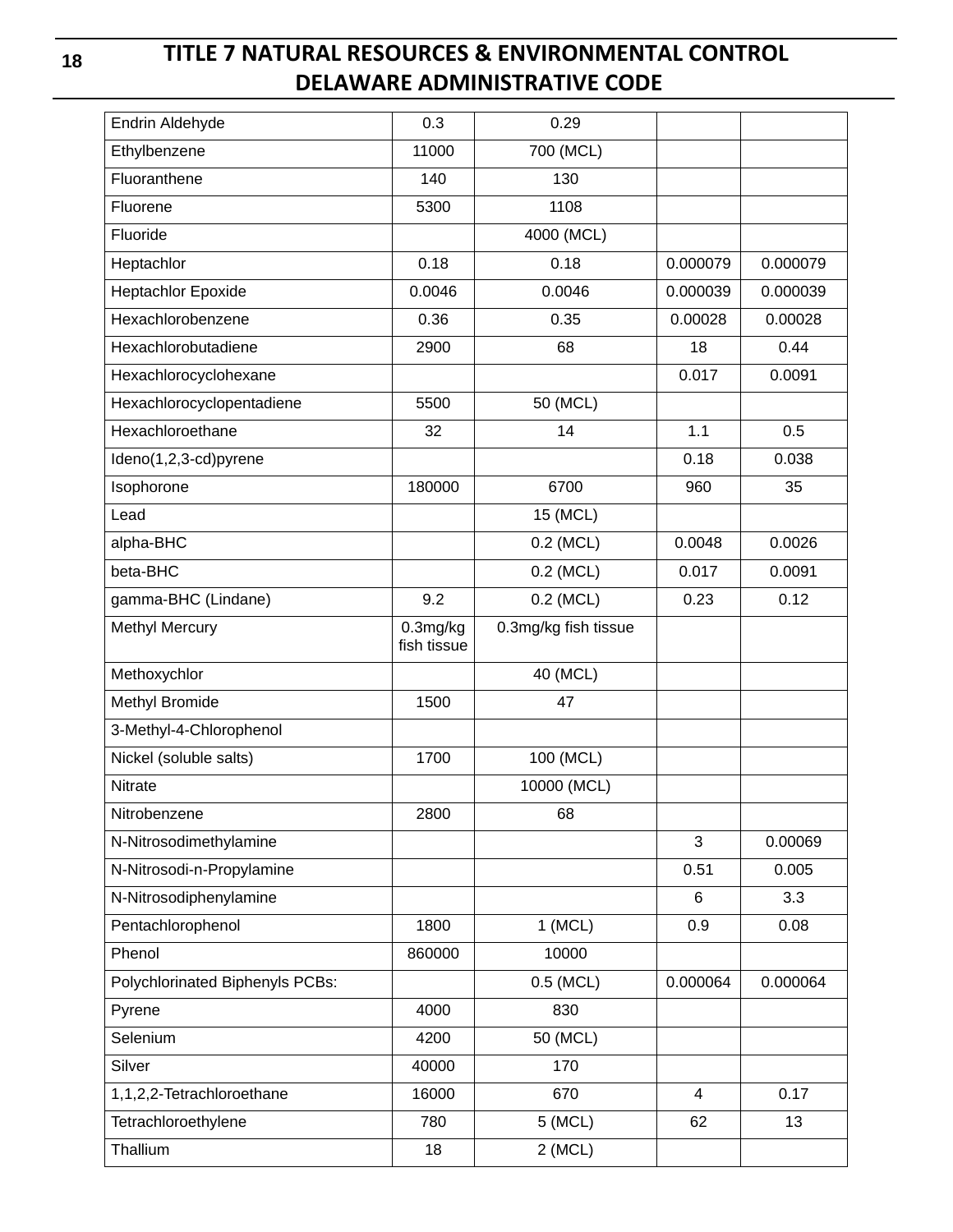| <b>Toluene</b>                                                  | 30000   | 1000 (MCL) |         |         |
|-----------------------------------------------------------------|---------|------------|---------|---------|
| <b>Total Trihalomethanes (TTHM)</b>                             |         | 80 (MCL)   |         | 80      |
| Toxaphene                                                       |         | 3 (MCL)    | 0.00028 | 0.00028 |
| 1,2-Trans-Dichloroethylene                                      | 51000   | 100 (MCL)  |         |         |
| 1,2,4-Trichlorobenzene                                          | 350     | 70 (MCL)   |         |         |
| 1,1,1-Trichloroethane                                           | 1400000 | 200 (MCL)  |         |         |
| 1,1,2-Trichloroethane                                           | 3600    | 5 (MCL)    | 16      | 0.59    |
| Trichloroethylene                                               | 190     | 5 (MCL)    | 8.2     | 0.7     |
| 2,4,6-Trichlorophenol                                           |         |            | 2.4     | 1.4     |
| 2,4,5 Trichlorophenoxypropionic<br>acid<br>$(2,4,5$ -TP-Silvex) |         | 50 (MCL)   |         |         |
| <b>Vinyl Chloride</b>                                           | 10000   | $2$ (MCL)  | 2.4     | 0.025   |
| Zinc                                                            | 26000   | 7400       |         |         |

The columns labeled "Fish and Water Ingestion" shall apply only to waters of the State designated Public Water Supply sources in these standards.

The column labeled "Fish Ingestion Only" shall apply to all waters of the State not designated Public Water Supply sources in this document.

Values shown with "(MCL)" under header "Fish and Water Ingestion" are Primary Maximum Contaminant Levels (MCLs) as given in the State of Delaware Regulations Governing Public Drinking Water Systems that became effective September 10, 2001

 $\mathsf{I}^1$ Criteria is for the "total toxic equivalence (TEQ) to 2, 3, 7, 8 - TCDD". The toxic equivalence for a sample is the sum of the concentration for each congener multiplied by its associated Toxicity Equivalence Factor (TEF) listed in table below.

TEQ = ((Concentration of Congener in sample) x (TEF))

where the TEF is unitless and the concentration is in ug/l.

| Congener            | <b>TEF value</b> | Congener        | <b>TEF value</b> |
|---------------------|------------------|-----------------|------------------|
| Dibenzo-p-dioxins   |                  | Non-ortho PCBs  |                  |
| 2,3,7,8-TCDD        |                  | <b>PCB 77</b>   | 0.0001           |
| 1,2,3,7,8-PnCDD     |                  | <b>PCB 81</b>   | 0.0003           |
| 1,2,3,4,7,8-HxCDD   | 0.1              | <b>PCB 126</b>  | 0.1              |
| 1,2,3,6,7,8-HxCDD   | 0.1              | <b>PCB 169</b>  | 0.03             |
| 1,2,3,7,8,9-HxCDD   | 0.1              |                 |                  |
| 1,2,3,4,6,7,8-HpCDD | 0.01             | Mono-ortho PCBs |                  |
| <b>OCDD</b>         | 0.0003           | <b>PCB 105</b>  | 0.00003          |
|                     |                  | <b>PCB 114</b>  | 0.00003          |
| Dibenzofurans       |                  | <b>PCB 118</b>  | 0.00003          |
| 2,3,7,8-TCDF        | 0.1              | <b>PCB 123</b>  | 0.00003          |
| 1,2,3,7,8-PnCDF     | 0.03             | <b>PCB 156</b>  | 0.00003          |
| 2,3,4,7,8-PnCDF     | 0.3              | <b>PCB 157</b>  | 0.00003          |
| 1,2,3,4,7,8-HxCDF   | 0.1              | <b>PCB 167</b>  | 0.00003          |
| 1,2,3,6,7,8-HxCDF   | 0.1              | <b>PCB 189</b>  | 0.00003          |
| 1,2,3,7,8,9-HxCDF   | 0.1              |                 |                  |
| 2,3,4,6,7,8-HxCDF   | 0.1              |                 |                  |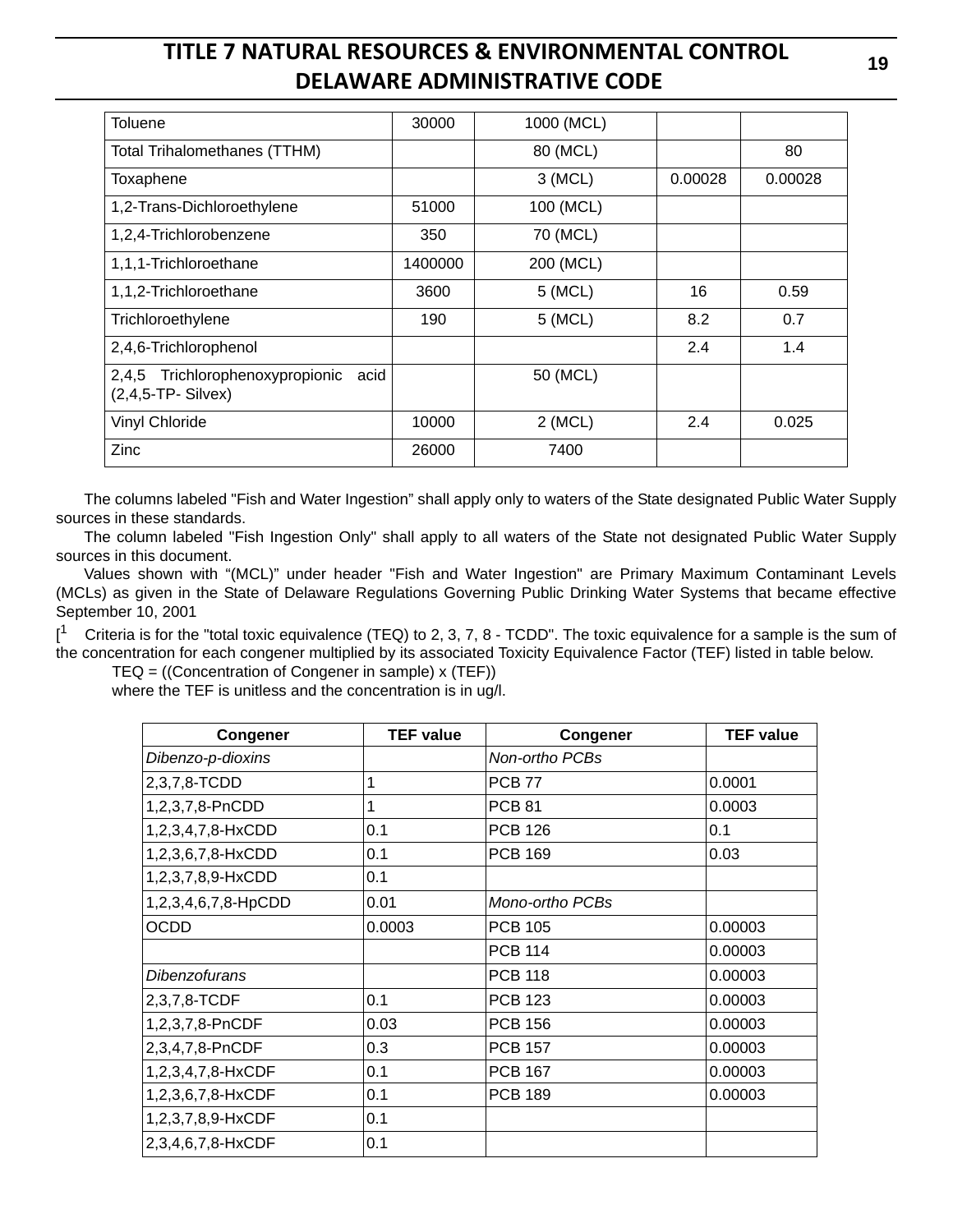# **TITLE 7 NATURAL RESOURCES & ENVIRONMENTAL CONTROL DELAWARE ADMINISTRATIVE CODE**

| 1,2,3,4,6,7,8-HpCDF | 0.01   |  |
|---------------------|--------|--|
| 1,2,3,4,7,8,9-HpCDF | 0.01   |  |
| <b>OCDF</b>         | 0.0003 |  |

### **14 DE Reg. 1392 (06/01/11)**

**18 DE Reg. 312 (10/01/14)**

**21 DE Reg. 241 (09/01/17)**

### **5.0 Antidegradation and ERES Waters Policies**

- 5.1' Existing instream water uses and the level of water quality necessary to protect the existing uses shall be maintained and protected. Degradation of water quality in such a manner that results in reduced number, quality, or river or stream mileage of existing uses shall be prohibited. Degradation shall be defined for the purposes of this section as a statistically significant reduction, accounting for natural variations, in biological, chemical, or habitat quality as measured or predicted using appropriate assessment protocols.
- 5.2 Where the quality of the waters exceeds levels necessary to support propagation of fish, shellfish, and wildlife and recreation in and on the water, that quality shall be maintained and protected. In the case of waters of exceptional recreational or ecological significance, existing quality shall be maintained or enhanced. Limited degradation may be allowed if the Department finds, after full satisfaction of public participation provisions of 7 **Del.C.** Sections 6004 and 6006 and the intergovernmental coordination provisions of the State's continuing planning process as required in 40 CFR Part 130, that allowing lower water quality is necessary to accommodate important social or economic development, or would result in a substantial net environmental or public health benefit, in the area in which the waters are located. In allowing such degradation or lower water quality, the Department shall assure maintenance of water quality adequate for full protection of existing uses. Further, the Department shall assure that there shall be achieved the highest statutory and regulatory requirements for all new and existing point sources and all cost-effective and reasonable best management practices for nonpoint source control.
- 5.3 Where high quality waters constitute an outstanding National resource, such as waters of National parks and wildlife refuges, existing quality shall be maintained and protected.
- 5.4 In those cases where potential water quality impairment associated with a thermal discharge is involved, the antidegradation policy and implementing method shall be consistent with Section 316 of the Water Quality Act of 1987.
- 5.5 The hearing requirement imposed by subsection 5.2 above shall not be construed to impose a requirement for an additional public hearing where such a hearing is otherwise held pursuant to law, provided the requirements of this section are hereby met.
- 5.6 Criteria for Waters of Exceptional Recreational or Ecological Significance (ERES Waters)
	- 5.6.1 General Policy
		- 5.6.1.1 Designated ERES waters shall be accorded a level of protection and monitoring in excess of that provided most other waters of the State. These waters are recognized as special natural assets of the State, and must be protected and enhanced for the benefit of present and future generations of Delawareans.
		- 5.6.1.2 ERES waters shall be restored, to the maximum extent practicable, to their natural condition. To this end, the Department shall, through adoption of a pollution control strategy for each ERES stream basin, take appropriate action to cause the systematic control, reduction, or removal of existing pollution sources, and the diversion of new pollution sources, away from ERES waters.
		- 5.6.1.3 Discharges to ERES waters shall be avoided to the maximum extent practicable. In order to be permitted, a discharge must be the least environmentally damaging practicable alternative.
		- 5.6.1.4 Prior to any public notice for a discharge permit required pursuant to 7 **Del.C.** Ch. 60, the Department shall make a determination that potential impacts have been avoided to the maximum extent practicable, and that remaining unavoidable impacts will be minimized to the extent appropriate and practicable. Findings shall be based upon appropriate factual determinations, evaluations, and tests with special emphasis on the persistence and permanence of the impacts. Under this provision impacts considered individually or collectively include:
			- 5.6.1.4.1 Impacts of pollutants on human health and welfare;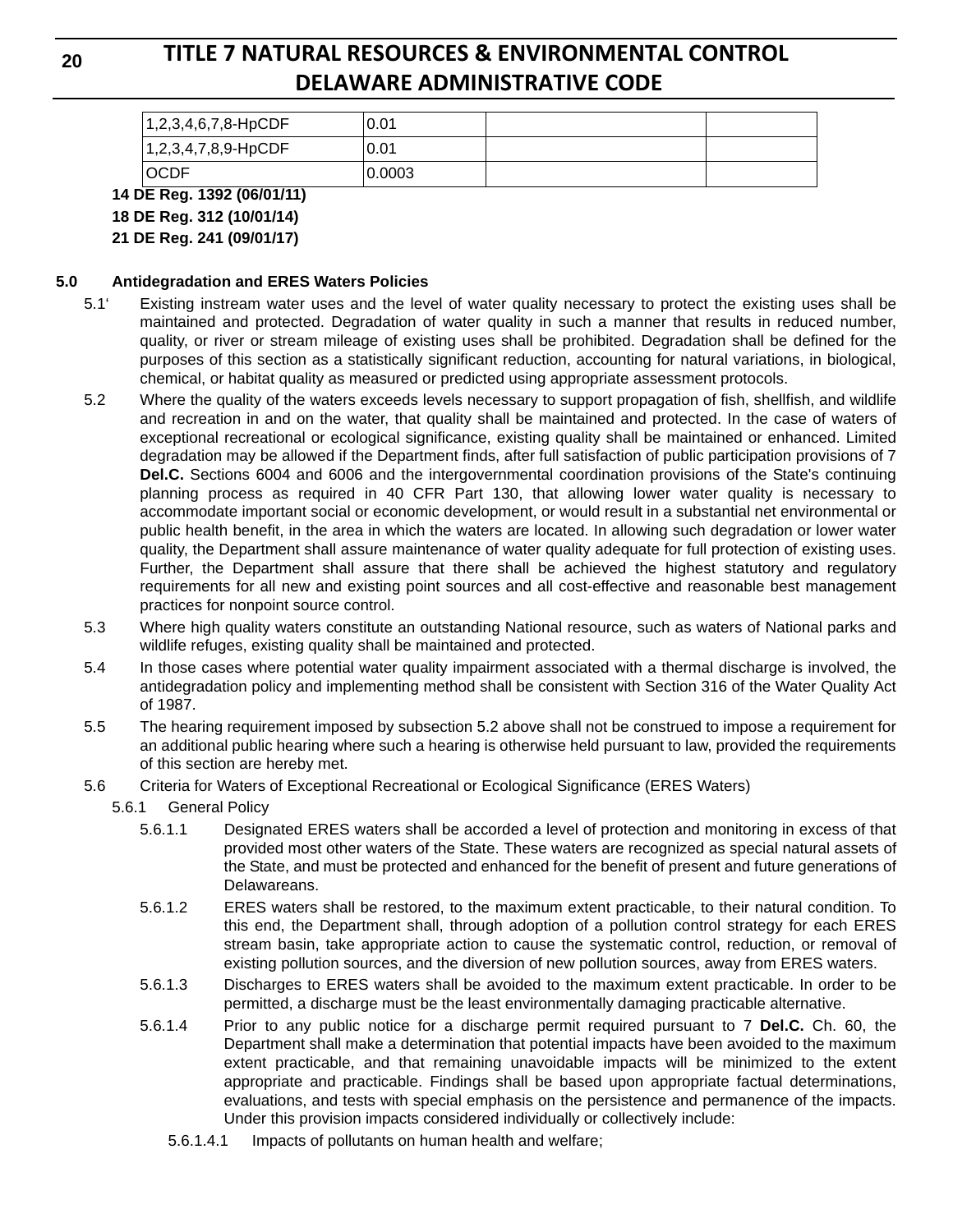- 5.6.1.4.2 Impacts of pollutants on life stages of aquatic life and other wildlife dependent on aquatic ecosystems including, but not limited to, the transfer, concentration, and spread of pollutants or their by-products through biological, physical, and chemical processes;
- 5.6.1.4.3 Impacts of pollutants on aquatic ecosystem diversity, productivity, and stability. Such impacts may include, but are not limited to, loss of fish and wildlife habitat or loss of the capacity of a wetland to assimilate nutrients, purify water, or reduce wave energy; or
- 5.6.1.4.4 Impacts on recreational, aesthetic, and economic values.
- 5.6.1.5 Any applicant for a discharge permit required pursuant to 7 **Del.C.** Ch. 60 shall provide to the Department, as part of a complete application, a resource assessment tailored to the site performed by qualified professionals. Such assessments shall fully consider ecological functions and values in light of the policies set forth in these standards. Consideration shall be given to:
	- 5.6.1.5.1 Potential impacts on physical and chemical characteristics of the aquatic ecosystems which shall include, but not be limited to, substrates, substrate particulates/turbidity, water, current patterns, water circulation, normal water fluctuations, and salinity gradients;
	- 5.6.1.5.2 Potential impacts on biological characteristics of the aquatic ecosystem which shall include, but not be limited to, fish, crustaceans, mollusks and other organisms in the food web, other wildlife, and threatened or endangered species; and
	- 5.6.1.5.3 Potential effects on human use characteristics which shall include, but not be limited to, water supplies, recreational and commercial fisheries, water related recreation, aesthetics, parks, research sites, wildlife areas or public access areas.
- 5.6.2 General Provisions
	- 5.6.2.1 In cases where natural conditions prevent attainment of applicable fresh or marine dissolved oxygen criteria, reduction in dissolved oxygen levels as a result of human activities shall be prohibited.
	- 5.6.2.2 All point, and human induced nonpoint sources subject to control through use of best management practices or otherwise, shall be required to remove nutrients to the extent necessary to prevent excessive growth of photosynthetic organisms.
	- 5.6.2.3 All point, and human induced nonpoint sources subject to control through use of best management practices or otherwise, shall be required to remove particulate matter to the extent necessary to minimize turbidity.
	- 5.6.2.4 ERES waters shall not exhibit toxicity within aquatic habitats commonly used by native or migratory aquatic, terrestrial, and avian species. Such habitats include, but may not be limited to, spawning sites, nursery areas, forage areas, and migratory pathways.
	- 5.6.2.5 ERES standards shall not apply in excavated waters. All other appropriate criteria shall remain in force for these waters.
	- 5.6.2.6 The ERES criteria set forth in subsection 5.6 supplement all other applicable requirements of these standards for ERES waters. Nothing in subsection 5.6 relieves or reduces the obligation of any person to comply with other requirements of these Standards, federal or state laws and regulations.
- 5.6.3 Pollution Prevention
	- 5.6.3.1 Existing Sources: For the purposes of this Section, an existing source shall be defined as a discharge for which a permit has been issued by the Department pursuant to 7 **Del.C.** Ch. 60 prior to January 1, 1991. In the case of a water body designated as ERES waters pursuant to Section 3.0 of the Standards, the Department shall not issue or reissue a permit for an existing source unless the applicant demonstrates a utilization of all economically feasible and reasonably available waste minimization practices and technologies, and the lack of feasible alternative production processes and disposal options.
	- 5.6.3.2 The provisions of subsections 5.6.1.4, 5.6.1.5, and 5.6.3.1 shall apply to existing sources on January 1, 1996, or upon adoption of a Pollution Control Strategy as provided in subsection 5.6.3.5, whichever occurs first. In either event, the provisions of subsection 5.6, including all requirements of the Pollution Control Strategy shall apply to existing sources.
	- 5.6.3.3 Increased or New Sources: For the purposes of subsection 5.6, new sources are those discharges for which a permit has not been issued pursuant to 7 **Del.C.** Ch. 60 prior to January 1, 1991, and increased sources are those discharges for which there is an increase in the mass loading of any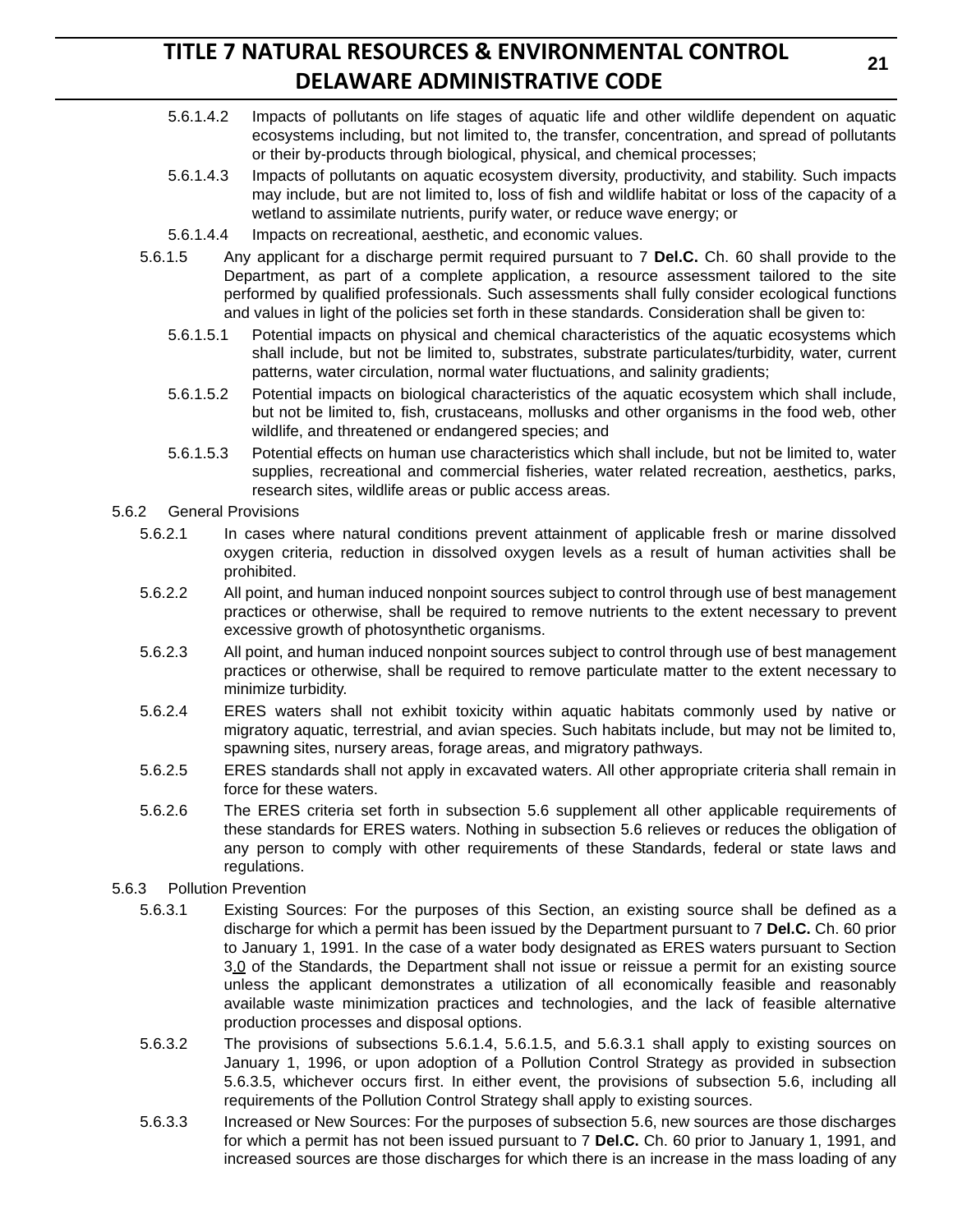pollutant of concern from any existing source. For the purposes of subsection 5.6, pollutants of concern are the following: oxygen demanding substances (as may be measured by BOD and COD), nitrogen, phosphorous, bacteria, heat, and total suspended solids. In the case of any waterbody designated as ERES waters pursuant to Section 3.0 of the Standards, the Department shall not issue or reissue a permit pursuant to 7 **Del.C.** Ch. 60 that allows an increase in or new source of pollutant loadings of pollutants of concern unless the applicant demonstrates:

- 5.6.3.3.1 A need to discharge based upon a showing of the full utilization of measures, processes, methods, systems or techniques to eliminate the discharge altogether or minimize waste loadings through process changes, substitution of materials, enclosure of systems or other modifications. This can be demonstrated through the full utilization of available waste minimization practices and technologies and the lack of feasible alternative production processes and disposal options; and
- 5.6.3.3.2 That a proposed new discharge or any increase in loading of pollutants of concern of an existing discharge is consistent with the Pollution Control Strategy for the basin. Prior to adoption of a Pollution Control Strategy for a stream basin no increase in loadings of pollutants of concern shall be allowed to the stream basin from a surface water discharger unless the Secretary determines that:
	- 5.6.3.3.2.1 Such discharger offsets the increased surface water discharge of pollutants of concern within the stream basin to the maximum extent practicable in an acceptable manner;
	- 5.6.3.3.2.2 The increased loadings of pollutants of concern are necessary to prevent a substantial adverse economic or social impact at the community or regional level, and
	- 5.6.3.2.2.3 Water quality will be maintained to fully protect existing uses.
- 5.6.3.4 Pollution Control Strategy
	- 5.6.3.4.1 For each stream basin designated as ERES waters pursuant to Section 3.0 of these standards, the Department shall develop a pollution control strategy. The strategy shall provide for the implementation of best management practices established pursuant to subsection 5.6.3.5 of this section and shall include such additional requirements, measures, and practices as are necessary to:
		- 5.6.3.4.1.1 Prevent the violation of water quality standards;
		- 5.6.3.4.1.2 Protect all resources in the stream basin in a manner that allows for natural conditions to be maintained or restored; and
		- 5.6.3.4.1.3 Assure the protection and propagation of a balanced, indigenous population of fish, shellfish, aquatic vegetation, and wildlife, and provide for recreational activities in and on the water.
	- 5.6.3.4.2 The strategy pursuant to this subsection shall, at a minimum:
		- 5.6.3.4.2.1 Provide an assessment of the nature, degree, and extent of pollution to waters within such stream basin, in terms of point source and non-point source contribution;
		- 5.6.3.4.2.2 Identify the aspects of the stream basin which are important, unique, or sensitive from a recreational or ecological perspective;
		- 5.6.3.4.2.3 Establish such additional indicators and criteria that satisfy the general policy and provisions established for such stream basins;
		- 5.6.3.4.2.4 Identify the means by which ERES standards will be achieved;
		- 5.6.3.4.2.5 Delineate, where appropriate, the specific point source effluent limits, best management practices, and other controls that will be used to achieve water quality standards; and
		- 5.6.3.4.2.6 Indicate changes to be made to state plans for control of water pollution or resource management to assure implementation of the strategy.
	- 5.6.3.4.3 The Department shall assure the opportunity for public participation in the development of the strategy required pursuant to this subsection and shall provide for public review and comment on the strategy in accordance with 7 **Del.C.** §6010.
	- 5.6.3.4.4 The Department may, to the extent it deems appropriate, provide technical assistance to local governments in developing and implementing the strategy required pursuant to this subsection.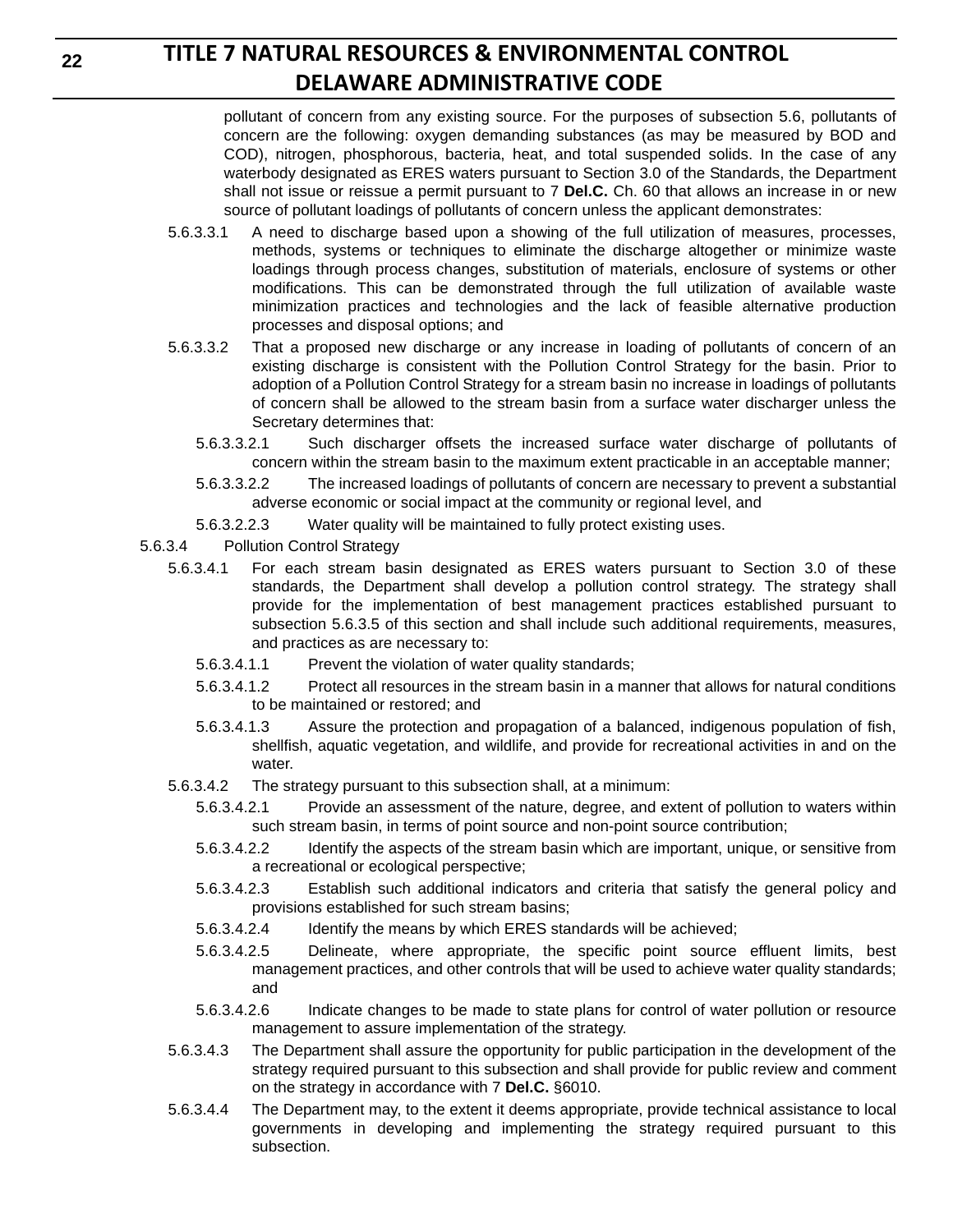- 5.6.3.4.5 The Department shall, to the extent it deems appropriate, pursue and coordinate implementation of any strategy developed pursuant to this subsection through priority application of its resources to ERES waters through its regulatory and non-regulatory programs.
- 5.6.3.4.6 The Department may, in accordance with 7 **Del.C.** §6010, adopt and require the use of specific combinations of methods, practices, and technologies which it deems to be most effective for controlling, reducing, or removing waste loadings to ERES waters. Such requirements shall be based upon the application of good engineering and environmental science practices and principles, achieve a high degree of reliability, and be appropriate for the categories of activity.
- 5.6.3.5 Best Management Practices

The Department may adopt, pursuant to 7 **Del.C.** §6010, best management practices for selected sources of pollution to ERES waters. Best management practices identified by the Department pursuant to this subsection shall provide a standard for the control of the addition of pollutants which reflects the greatest degree of pollutant reduction achievable including, where practicable, a standard requiring no discharge of pollutants.

**14 DE Reg. 1392 (06/01/11)**

**21 DE Reg. 241 (09/01/17)**

### **6.0 Regulatory Mixing Zones**

The following requirements shall apply to regulatory mixing zones:

- 6.1 Applicability: In instances where the Department determines, based upon engineering calculations or field studies, that complete mix (as defined herein) of effluent with its receiving water is not expected to occur, the Department may allocate a designated portion of the receiving water to provide for mixing of the effluent and the receiving water. This area shall be defined as a regulatory mixing zone and shall be determined on a caseby-case basis taking into account critical flows, outfall configuration and receiving stream characteristics. A mixing zone will not be allocated in instances where the Department determines that complete mix of effluent and receiving water occurs at the point of discharge, in which case, the critical flows as provided in Section 7.0 shall be applied in determining if the applicable criteria are met.
- 6.2 Location: Regulatory mixing zones shall not impinge upon areas of special importance, including but not limited to drinking water supply intakes, nursery areas for aquatic life or waterfowl, approved or conditional shellfish areas, or heavily utilized primary contact recreation areas. Zones shall not be located in such a manner as to interfere with passage of fishes or other organisms. Shore-hugging plumes should be avoided to the maximum extent practicable. In areas where multiple discharges are located in proximity, overlapping discharge plumes may occur. In such instances, the size limitations derived under subsection 6.4 may be reduced to preclude acute toxicity in the overlap areas, or to ensure an adequate zone of passage for fish.
- 6.3 Outfall Design: Outfalls shall be designed to provide maximum protection for humans, aquatic life, and wildlife. Surface discharges to shallow near-shore areas shall be discouraged in preference to submerged outfalls located in deep offshore areas or other alternative discharge configurations which achieve Water Quality Standards.
- 6.4 Size: Size of the zone shall be no larger than is necessary to provide for mixing of effluent and receiving water. The following are the maximum size limitations that shall apply unless the discharger can demonstrate to the satisfaction of the Department that a larger mixing zone would not have an adverse impact in the receiving water:
	- 6.4.1 Mixing zones for non-thermal pollutants shall be designed as follows:
		- 6.4.1.1 Rivers: During critical stream flow, as detailed in Section 8.0 of these standards, the maximum distance to the edge of the mixing zone shall be described by:

$$
x_{m} \leq (u \bullet W^{2}) / (6H\sqrt{g \boxplus S})
$$

| where $x_m$ | $=$ maximum mixing zone length,                                                        |
|-------------|----------------------------------------------------------------------------------------|
| - u         | $=$ flow velocity for critical flow as detailed in subsection 7.2.3 or subsection 7.3, |
| W           | $=$ width of river,                                                                    |
| H           | $=$ depth of river,                                                                    |
| g           | $=$ acceleration due to gravity, and                                                   |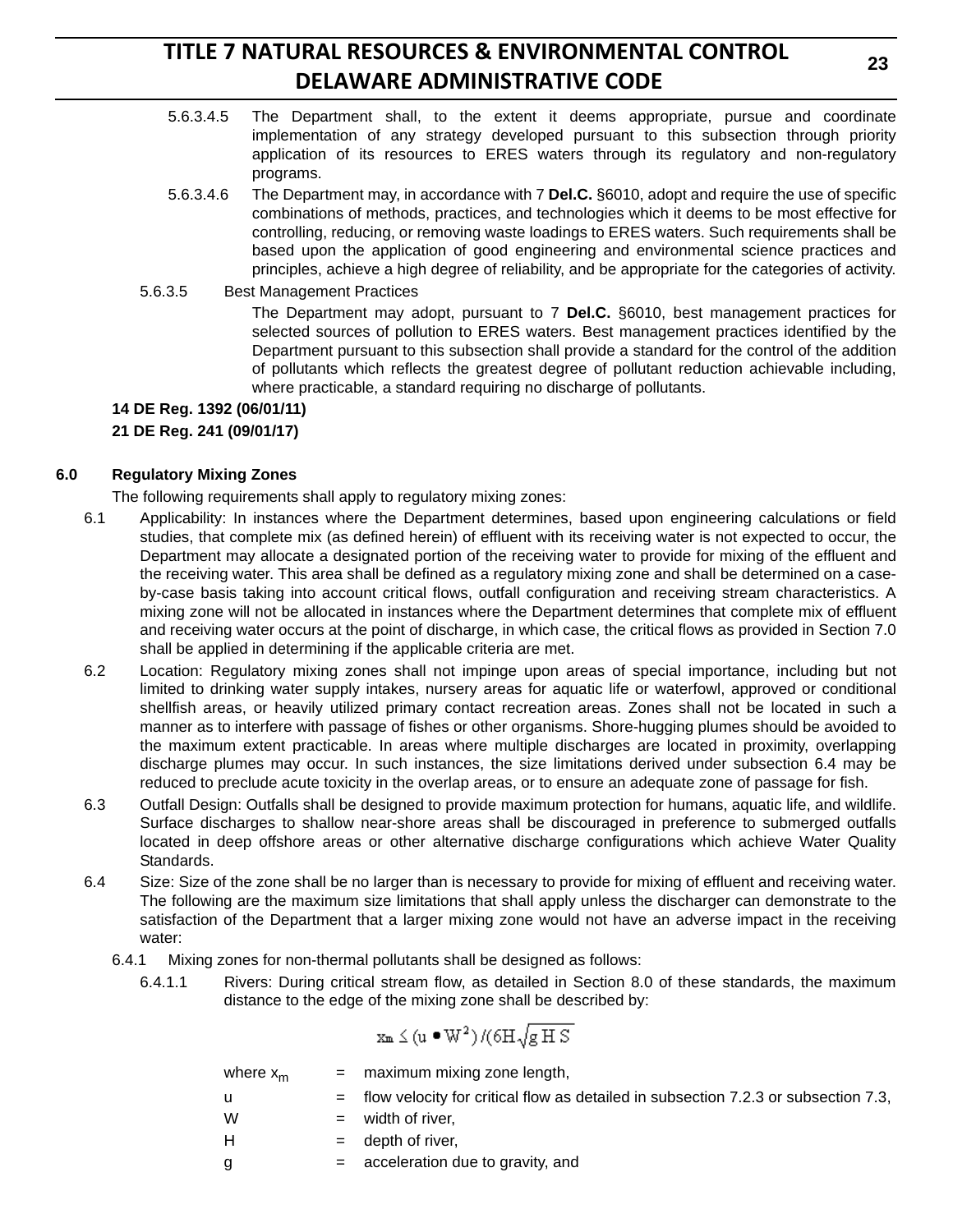- $S = slope of river surface.$
- 6.4.1.2 Lakes: Because of the shallow depth and small size of Delaware lakes, regulatory mixing zones shall be prohibited in these waters.
- 6.4.1.3 Tidal waters: For mean low water slack tide conditions, the maximum horizontal distance from the edge of the outfall structure to the edge of the mixing zone shall be no greater than twenty-five percent (25%) of the width of the tidal water at the point of discharge.
- 6.4.2 Mixing zones for thermal (temperature) pollutants shall be defined as those waters between the point of discharge and the point at which the receiving water temperature criteria are met as defined in Section 4.0, subject to subsection 6.4.2.1 through 6.4.2.5 below. For non-tidal freshwater, mixing zones shall be designed using the critical stream flow specified in subsection 7.1 or 7.3.
	- 6.4.2.1 The greatest offshore extension of the mixing zone shall not exceed 50 percent of the width of the waterbody at the point of discharge.
	- 6.4.2.2 Thermal mixing zone cross-sectional area as measured in a vertical plane perpendicular to the receiving water flow shall not occupy more than 25 percent (25%) of the cross-sectional area of the receiving water as measured from the point of discharge to the opposite shore.
	- 6.4.2.3 In areas where multiple discharges are located in proximity, overlapping discharges may occur. In such instances, the above size limitations shall apply to the cumulative influence of the multiple discharges.
	- 6.4.2.4 Because of the shallow depth and small size of Delaware lakes, thermal mixing zones shall be prohibited in those waters.
	- 6.4.2.5 As an alternative to subsections 6.4.2.1 through 6.4.2.4 above, the size of the thermal mixing zone may be determined on a site-specific basis. This determination must be based upon a sound rationale and be supported by substantial biological, chemical, physical, and engineering evidence and analysis. Any such determination must show to the Department's satisfaction that no adverse changes in the protection and propagation of balanced indigenous populations of fish, aquatic life, and wildlife, may reasonably be expected to occur. A satisfactory showing made in conformance with Section 316(a) of the Water Quality Act of 1987 shall be deemed as compliance with the requirements of this paragraph.
- 6.5 In-Zone and Boundary of Zone Water Quality Requirements:
	- 6.5.1 Regulatory mixing zones shall not be used for, or considered as, a substitute for minimum treatment technology required by the Clean Water Act or other applicable State and Federal laws or regulations.
	- 6.5.2 Regulatory mixing zones shall be free of the following:
		- 6.5.2.1 Materials which result in the accumulation of toxic substances in sediment, aquatic life, or food chains at levels that may be harmful to the health of humans or aquatic life;
		- 6.5.2.2 Materials in concentrations that may settle to form deposits which smother benthic organisms, may exert significant dissolved oxygen demand, or may create a nuisance condition;
		- 6.5.2.3 Floating debris, oil, scum, foam, and other matter in concentrations that may cause a nuisance condition;
		- 6.5.2.4 Substances in concentrations that produce color, odor, taste, or turbidity that may lead to significant disruption of public water supply treatment systems, or may cause a nuisance condition; or
		- 6.5.2.5 Substances in concentrations that may result in a dominance of nuisance species, or may affect species diversity.
	- 6.5.3 No acute aquatic life criterion, as detailed in subsection 4.6.3 of this document, may be exceeded at any point greater than one-tenth of the distance from the edge of the outfall structure to the boundary of the regulatory mixing zone as defined above.Substances in concentrations that may result in a dominance of nuisance species, or may affect species diversity.
	- 6.5.4 No acute aquatic life criterion, as detailed in subsection 4.6.3 of this document, may be exceeded at any point greater than fifty (50) times the discharge length scale in any horizontal direction from the edge of the outfall structure.
	- 6.5.5 No acute aquatic life criterion, as detailed in subsection 4.6.3 of this document, may be exceeded at any point greater than five (5) times the average water depth in the regulatory mixing zone in any horizontal direction from the edge of the outfall structure.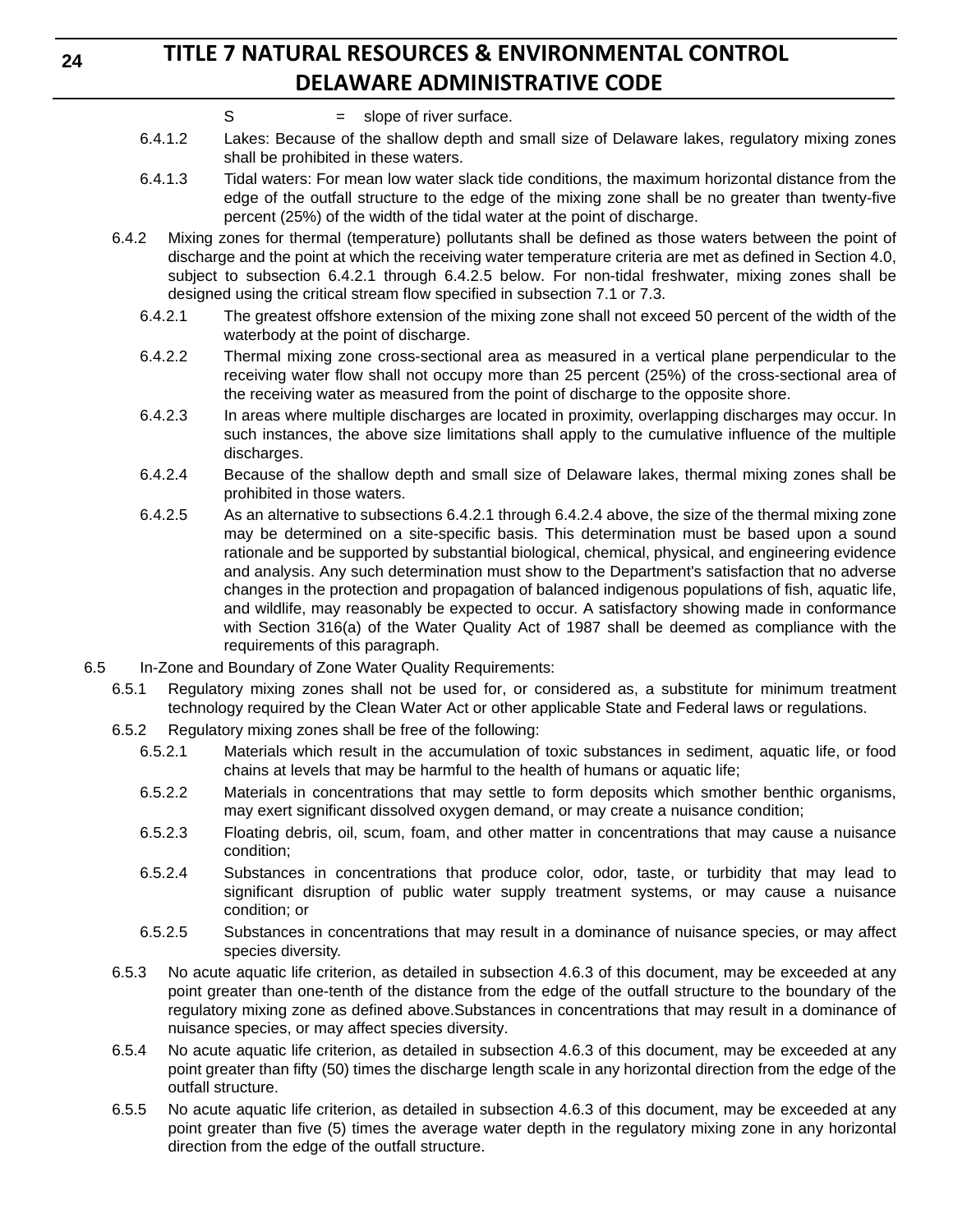6.5.6 No chronic aquatic life criterion, as detailed in subsection 4.6.3 of this document, may be exceeded beyond the boundary of the regulatory mixing zone as defined above.

### **14 DE Reg. 1392 (06/01/11) 21 DE Reg. 241 (09/01/17)**

### **7.0 Critical Flows**

- 7.1 For all waters of the State, all water quality standards and criteria, except those for toxic substances, shall not apply at those times when the freshwater flow or net advective flow falls below that value that is equal to the flow of 7-day duration with recurrence interval of 10 years (generally known as the 7Q10 or the Q7-10). However, at all times all waters shall be free of materials and substances as listed in subsection 6.5.2.
- 7.2 For all waters of the state, water quality criteria for toxic substances as specified in subsection 4.6.3 shall not apply at those times when the freshwater or net advective flow falls below the following values:
	- 7.2.1 The harmonic mean flow, for human carcinogens;
	- 7.2.2 The flow of 30-day duration with recurrence interval of 5 years (generally known as the 30Q5 or Q30-5), for human systemic toxicants and for ammonia fresh water aquatic life chronic toxicity criteria;
	- 7.2.3 The flow of 7-day duration with recurrence interval of 10 years (generally known as the 7Q10 or the Q7- 10), for compounds having a chronic toxicity criterion; and
	- 7.2.4 The flow of 1-day duration with recurrence interval of 10 years (generally known as the 1Q10 or the Q1- 10), for compounds having an acute toxicity criterion.
- 7.3 These critical flows shall also be used as design flows for developing water quality-based discharge limitations for the referenced groups of parameters. The Department shall consider scientifically reasonable requests for seasonally adjusted flows or the use of dynamic modeling techniques for this purpose on a case-by-case basis.
- 7.4 Nothing in Section 7.0 shall be construed as allowing any reduction in efficiency of, or suspension of, required pollution control practices, whether applied to point or nonpoint sources, during periods when flows are less than those specified for suspension of standards applicability in subsections 7.1-7.3.

### **14 DE Reg. 1392 (06/01/11) 21 DE Reg. 241 (09/01/17)**

### **8.0 Criteria for Low Flow Waters**

- 8.1 A low flow water is one in which the 7Q10 freshwater inflow is less than 0.1 cfs. The following criteria shall apply to discharges into low flow waters:
	- 8.1.1 Where information is available for the receiving water which indicates that, because of low flow, it would not support designated uses, then numeric criteria shall not apply. The numeric criteria shall then apply at the closest downstream point where uses could reasonably be expected to occur.
	- 8.1.2 The discharge shall not add:
		- 8.1.2.1 Materials which result in the accumulation of toxic substances in sediment, aquatic life or food chains at levels that may be harmful to the health of humans or aquatic life;
		- 8.1.2.2 Materials in concentrations that may settle to form deposits which smother benthic organisms, may exert significant dissolved oxygen demand, or may create a nuisance condition;
		- 8.1.2.3 Floating debris, oil, scum, foam, and other matter in concentrations that may cause a nuisance condition;
		- 8.1.2.4 Substances in concentrations that produce color, odor, taste or turbidity that may lead to significant disruption of a public water supply treatment systems, or may cause a nuisance condition; or
		- 8.1.2.5 Substances in concentrations that may result in a dominance of nuisance species, or may affect species diversity.
- 8.2 The applicant for discharge shall bear the burden of showing, to the satisfaction of the Department, that the provisions of subsections 8.1.1 and 8.1.2 above are met.
- 8.3 Any application for new or increased discharge to a low flow water must include a thorough evaluation of alternate discharge configurations, including but not limited to water conservation, relocating the outfall to a more suitable location, conveying the wastewater to other available treatment facilities, or utilizing land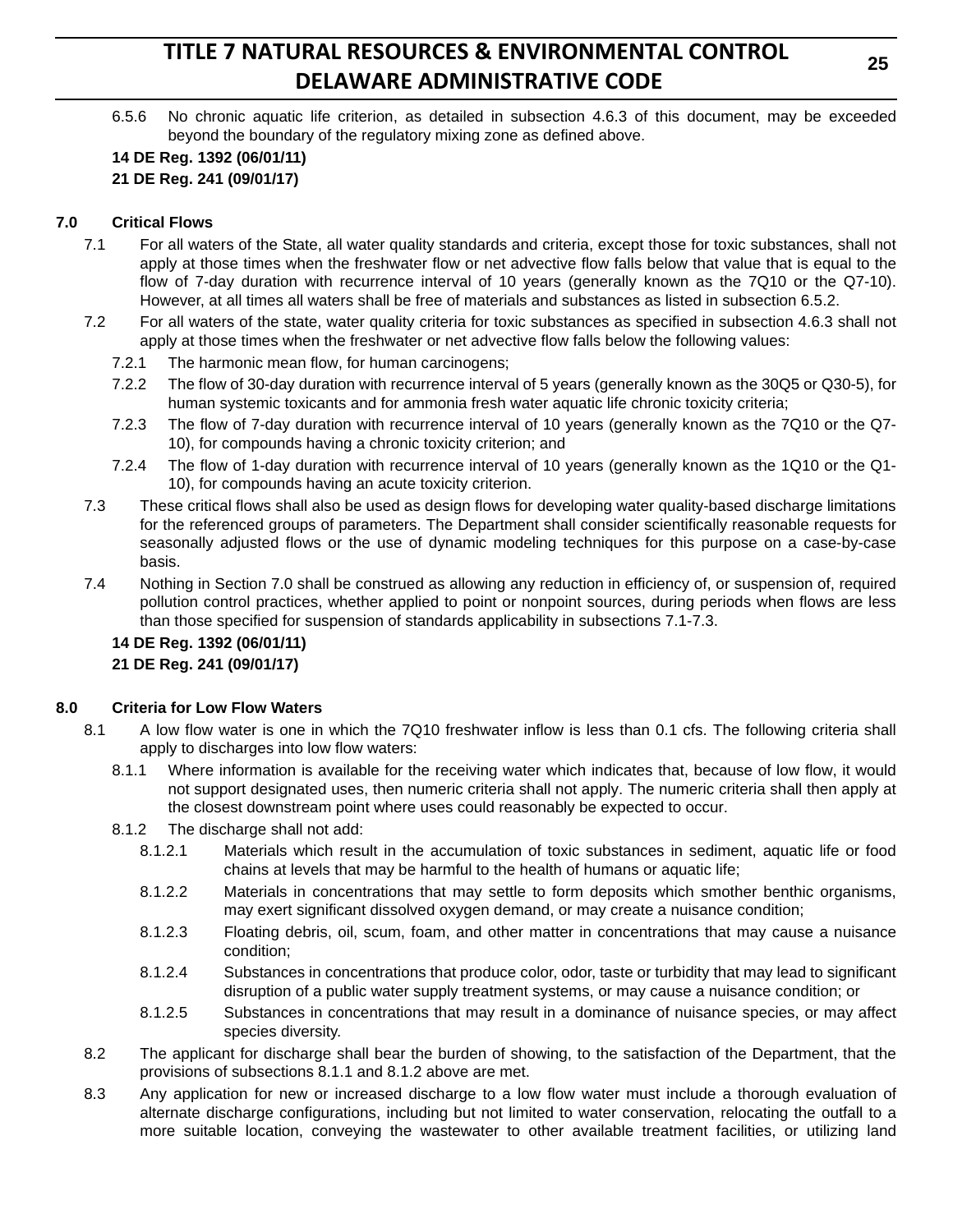treatment. Alternatives which do not include discharge must be used wherever technologically feasible and cost-effective (notwithstanding other requirements of these or other applicable regulations).

### **21 DE Reg. 241 (09/01/17)**

### **9.0 Exceptions, Modifications and Conditions**

- 9.1 Exceptions and Modifications
	- 9.1.1 Request for Removal of Designated Uses: The Department shall consider scientifically reasonable requests for the removal of a designated use which is not an existing use, or the establishment of subcategories of a use for a water body or segment of specific waters of the State based upon the demonstration by means of a Use Attainability Analysis that attainment of the designated use is not feasible because:
		- 9.1.1.1 Naturally occurring pollutant concentrations prevent the attainment of the use; or;
		- 9.1.1.2 Natural, ephemeral, intermittent or low flow conditions or water levels prevent the attainment of the use, unless these conditions may be compensated for by the discharge of sufficient volume of effluent discharges without violating State water conservation requirements to enable uses to be met; or
		- 9.1.1.3 Human caused conditions or sources of pollution prevent the attainment of the use and cannot be remedied or would cause more environmental damage to correct than to leave in place; or
		- 9.1.1.4 Dams, diversions or other types of hydrologic modifications preclude the attainment of the use, and it is not feasible to restore the water body to its original condition or to operate such modification in a way that would result in the attainment of the use; or
		- 9.1.1.5 Physical conditions related to the natural features of the water body, such as the lack of a proper substrate, cover, flow, depth, pools, riffles, and the like, unrelated to water quality, preclude attainment of aquatic life protection uses; or
		- 9.1.1.6 Controls more stringent than those required by sections 301(b) and 306 of the Clean Water Act would result in substantial and widespread economic and social impact.

A request for removal of designated uses shall be deemed a scientifically reasonable request if it is demonstrated that the Use Attainability Analysis prepared and submitted by the requestor is based upon sound scientific rationale and is supported by substantial scientific and technical evidence and analysis as to the existence of one or more of the factors listed above. If the Department finds any request for removal to be frivolous or to be flawed as to the methods used to obtain evidence or perform analysis to such an extent that the validity of the conclusions would be challenged by most persons trained and competent in the use and interpretation of the technical or scientific methods employed, it may dismiss such request for removal without further action. If the Department determines that a scientifically reasonable request has been made, it shall make a preliminary determination as to the proposed change and hold a public hearing in accordance with 7 **Del.C.** §6006. The removal or establishment of sub-categories of a designated use completed under this Section are deemed to be duly adopted components of the State of Delaware Surface Water Quality Standards.

The Department will not consider requests for the removal of a designated use, for a water body or segment of specific waters of the State if:

- 9.1.1.7 They are existing uses unless a use requiring more stringent criteria is added; or
- 9.1.1.8 The designated use will be attained by implementing effluent limits required under sections 301(b) and 306 of the Clean Water Act and by implementing cost-effective and reasonable best management practices for nonpoint source control.
- 9.1.2 Request for Modification of Water Quality Criteria: The Department shall consider scientifically reasonable requests for modification of water quality criteria contained herein for portions of specific waters of the State. A request for modification shall be deemed to be a scientifically reasonable request if it is based upon a sound rationale, and supported by substantial scientific evidence and analysis. This evidence and analysis must demonstrate the existence of site-specific differences in the chemical, physical, or biological characteristics of the surface water, and must propose alternate site-specific water quality criteria. Scientific studies for the development of these alternate criteria shall be designed and conducted in accordance with the guidelines set forth in the Water Quality Standards Handbook Second Edition, EPA 823/B-94-005 or other scientifically defensible methodologies approved by the Department. If the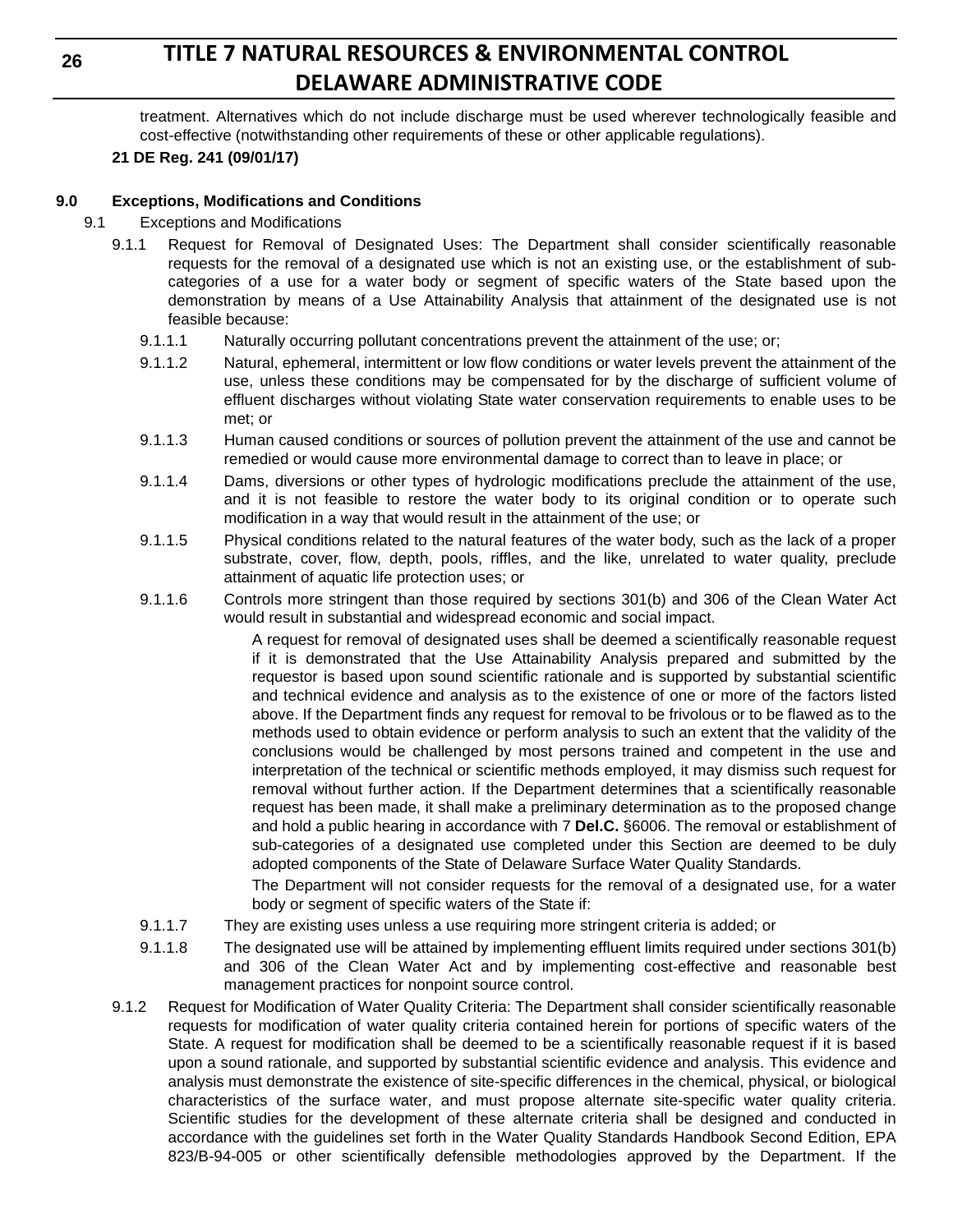Department finds any request for modification to be frivolous, to be flawed as to the methods used to obtain evidence and to perform analysis to such an extent that the validity of the conclusions would be challenged by most persons trained and competent in the use and interpretation of the technical and scientific methods employed, or to contain reasonable evidence that a reduction in the number, quality, or river or stream mileage of designated uses would occur, it may dismiss such request for modification without further action. If the Department determines that a scientifically reasonable request has been made, the Department shall make a preliminary determination as to the proposed change and shall hold a public hearing in accordance with 7 **Del.C.** §6006. If the Department determines that a scientifically reasonable request has been made pursuant to this Section and such request could result in a change in discharge limits, then the public hearings for the discharge limitation change and the criteria modification shall be held concurrently. In such case, the Department shall provide separate public notices for the discharge limitation change and the criteria modification. Criteria modification completed under this Section are deemed to be duly adopted components of the State of Delaware Surface Water Quality Standards.

- 9.1.2.1 In the absence of pollutants corroded and eroded from the facility's water distribution piping and appurtenances, there would be no violation of the surface water quality criteria in the receiving water; and
- 9.1.2.2 The normal corrosion and erosion associated with the intake water used by the facility is sufficient to be the sole cause of the violation. For purposes of this determination, intake water characteristics shall be used in assessing normal corrosion and erosion; and
- 9.1.2.3 No other activity, condition or method of operation, or materials used or produced at the facility, which results in the addition to erosion and corrosion based pollutants into the facility's discharge, significantly contributes to the violations of surface water quality criteria in the receiving waters. Such activities, conditions or methods of operation, or materials used or produced at the facility include entrainment of pollutants previously discharged or disposed by the facility; and
- 9.1.2.4 No practicable alternative water supply or treatment methodology or system which would yield statistically significant lower corrosivity or erosiveness is available to the facility; and
- 9.1.2.5 The discharger demonstrates that controls more stringent than technology-based limits and Section 306 of the Clean Water Act that would result in substantial and widespread economic and social impact. The analysis of economic impacts must demonstrate that:
	- 9.1.2.5.1 The discharger would face substantial financial impacts due to the costs of the necessary pollution controls or water treatment (substantial impacts of which would interfere with development), and
	- 9.1.2.5.2 The affected community will bear significant adverse impacts if the entity is required to meet existing or proposed water quality standards (widespread impacts of important development).

### 9.2 Conditions

- 9.2.1 Any person who shall apply for a permit to discharge to the waters of the State shall have the opportunity to submit an analysis to the Department at the time of application to demonstrate that said discharge will not cause, have the reasonable potential to cause, or contribute to an excursion of the receiving stream's water quality standards. The Department shall consider any analysis submitted by the applicant and also conduct its own analysis in making a determination whether the discharge causes, has the reasonable potential to cause, or contributes to an excursion of standards. Analyses performed under subsection 9.2.1 shall be conducted in concert with the requirements of Section 3.0, as applicable. A public hearing, pursuant to 7 **Del.C.** §6004 and 6006, may be held to gather public comment on any analysis submitted by an applicant in conjunction with subsection 9.2.1.
- 9.2.2 Consistency with Other State and Federal Requirements: Nothing in Section 9.0 relieves or reduces the obligation of any person to comply with other applicable provisions of these Standards, federal or state laws and regulations.

### **21 DE Reg. 241 (09/01/17)**

### **10.0 Separability**

Should any section, paragraph, or other part of this document be declared invalid for any reason, the remainder shall not be affected.

**3 DE Reg. 311 (08/01/99)**